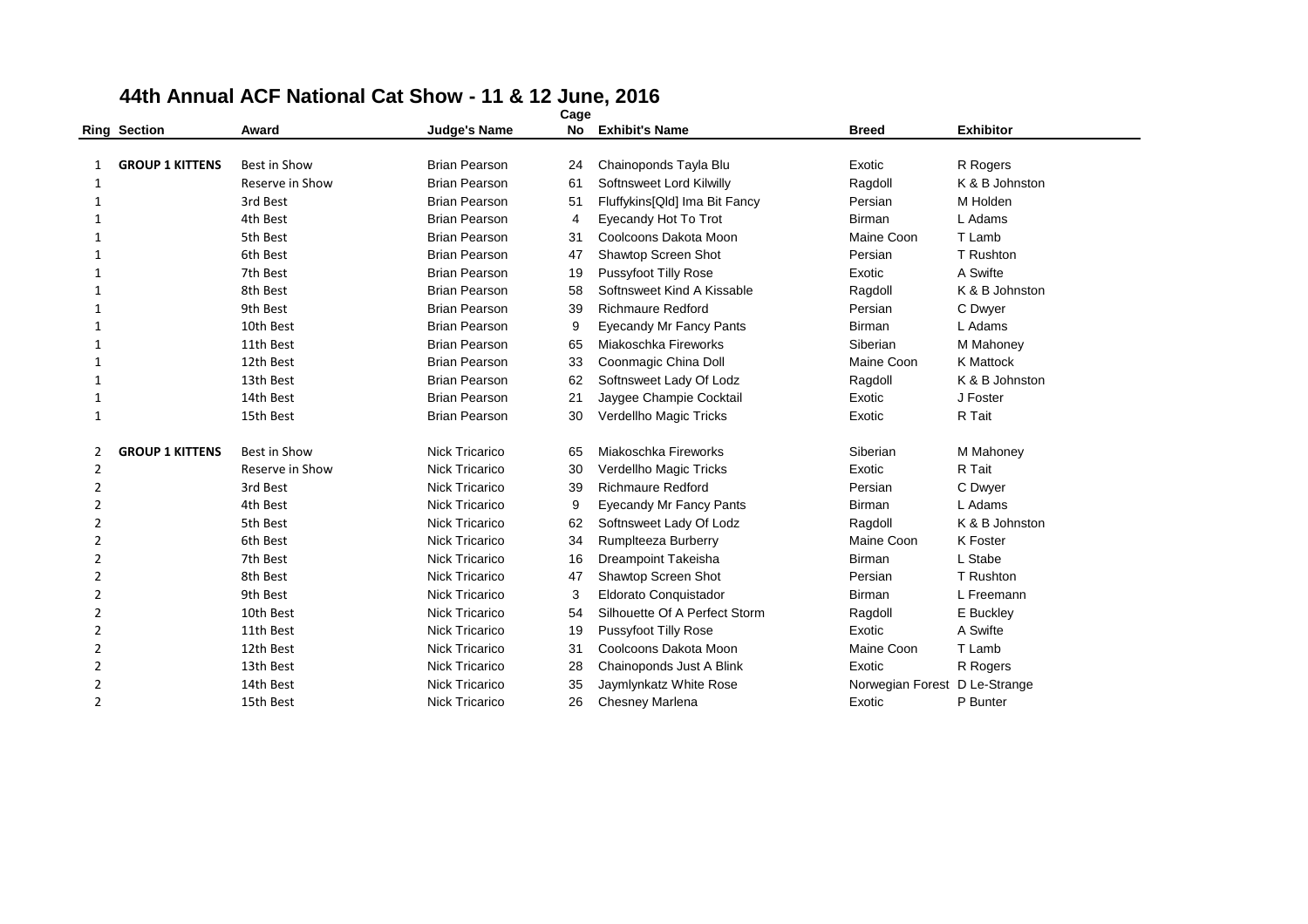|                     | Cage                   |                     |                     |    |                                |               |                       |  |  |  |  |  |
|---------------------|------------------------|---------------------|---------------------|----|--------------------------------|---------------|-----------------------|--|--|--|--|--|
| <b>Ring Section</b> |                        | Award               | <b>Judge's Name</b> | No | <b>Exhibit's Name</b>          | <b>Breed</b>  | <b>Exhibitor</b>      |  |  |  |  |  |
|                     |                        |                     |                     |    |                                |               |                       |  |  |  |  |  |
| 3                   | <b>GROUP 1 KITTENS</b> | <b>Best in Show</b> | Denise Figg         | 51 | Fluffykins[Qld] Ima Bit Fancy  | Persian       | M Holden              |  |  |  |  |  |
| 3                   |                        | Reserve in Show     | Denise Figg         | 61 | Softnsweet Lord Kilwilly       | Ragdoll       | K & B Johnston        |  |  |  |  |  |
| 3                   |                        | 3rd Best            | Denise Figg         | 2  | Florencia Lord Cosmos          | <b>Birman</b> | L Gaze                |  |  |  |  |  |
| 3                   |                        | 4th Best            | Denise Figg         | 36 | Fluffykins[Qld] Isaiah         | Persian       | M Holden              |  |  |  |  |  |
| 3                   |                        | 5th Best            | Denise Figg         | 34 | Rumplteeza Burberry            | Maine Coon    | K Foster              |  |  |  |  |  |
| 3                   |                        | 6th Best            | Denise Figg         | 39 | <b>Richmaure Redford</b>       | Persian       | C Dwyer               |  |  |  |  |  |
| 3                   |                        | 7th Best            | Denise Figg         | 26 | <b>Chesney Marlena</b>         | Exotic        | P Bunter              |  |  |  |  |  |
| 3                   |                        | 8th Best            | Denise Figg         | 65 | Miakoschka Fireworks           | Siberian      | M Mahoney             |  |  |  |  |  |
| 3                   |                        | 9th Best            | Denise Figg         | 14 | <b>Bindura Blue Flare</b>      | Birman        | C & P Cootes          |  |  |  |  |  |
| 3                   |                        | 10th Best           | Denise Figg         | 15 | <b>Feanor Caerita</b>          | Birman        | J & J Sandercock      |  |  |  |  |  |
| 3                   |                        | 11th Best           | Denise Figg         | 19 | Pussyfoot Tilly Rose           | Exotic        | A Swifte              |  |  |  |  |  |
| 3                   |                        | 12th Best           | Denise Figg         | 25 | <b>Chesney Mastermind</b>      | Exotic        | P Bunter & W Mieglitz |  |  |  |  |  |
| 3                   |                        | 13th Best           | Denise Figg         | 62 | Softnsweet Lady Of Lodz        | Ragdoll       | K & B Johnston        |  |  |  |  |  |
| 3                   |                        | 14th Best           | Denise Figg         | 59 | Amberglaze Mercedes            | Ragdoll       | S Curtis              |  |  |  |  |  |
| 3                   |                        | 15th Best           | Denise Figg         | 33 | Coonmagic China Doll           | Maine Coon    | <b>K</b> Mattock      |  |  |  |  |  |
| Δ                   | <b>GROUP 1 KITTENS</b> | <b>Best in Show</b> | Lorraine Shelton    | 62 | Softnsweet Lady Of Lodz        | Ragdoll       | K & B Johnston        |  |  |  |  |  |
| 4                   |                        | Reserve in Show     | Lorraine Shelton    | 25 | <b>Chesney Mastermind</b>      | Exotic        | P Bunter & W Mieglitz |  |  |  |  |  |
| 4                   |                        | 3rd Best            | Lorraine Shelton    | 9  | <b>Eyecandy Mr Fancy Pants</b> | Birman        | L Adams               |  |  |  |  |  |
|                     |                        | 4th Best            | Lorraine Shelton    | 39 | <b>Richmaure Redford</b>       | Persian       | C Dwyer               |  |  |  |  |  |
|                     |                        | 5th Best            | Lorraine Shelton    | 33 | Coonmagic China Doll           | Maine Coon    | K Mattock             |  |  |  |  |  |
|                     |                        | 6th Best            | Lorraine Shelton    | 61 | Softnsweet Lord Kilwilly       | Ragdoll       | K & B Johnston        |  |  |  |  |  |
|                     |                        | 7th Best            | Lorraine Shelton    | 19 | <b>Pussyfoot Tilly Rose</b>    | Exotic        | A Swifte              |  |  |  |  |  |
| л                   |                        | 8th Best            | Lorraine Shelton    | 65 | Miakoschka Fireworks           | Siberian      | M Mahoney             |  |  |  |  |  |
|                     |                        | 9th Best            | Lorraine Shelton    | 43 | Pussyfoot Commando             | Persian       | A Sargent             |  |  |  |  |  |
|                     |                        | 10th Best           | Lorraine Shelton    | 27 | Chainoponds Just A Babe        | Exotic        | R Rogers              |  |  |  |  |  |
|                     |                        | 11th Best           | Lorraine Shelton    | 4  | Eyecandy Hot To Trot           | Birman        | L Adams               |  |  |  |  |  |
|                     |                        | 12th Best           | Lorraine Shelton    | 47 | Shawtop Screen Shot            | Persian       | T Rushton             |  |  |  |  |  |
|                     |                        | 13th Best           | Lorraine Shelton    | 18 | <b>TNT Smokey Haze</b>         | Exotic        | T Connell             |  |  |  |  |  |
|                     |                        | 14th Best           | Lorraine Shelton    | 51 | Fluffykins[Qld] Ima Bit Fancy  | Persian       | M Holden              |  |  |  |  |  |
|                     |                        | 15th Best           | Lorraine Shelton    | 37 | Fluffykins[Qld] Alorah         | Persian       | M Holden              |  |  |  |  |  |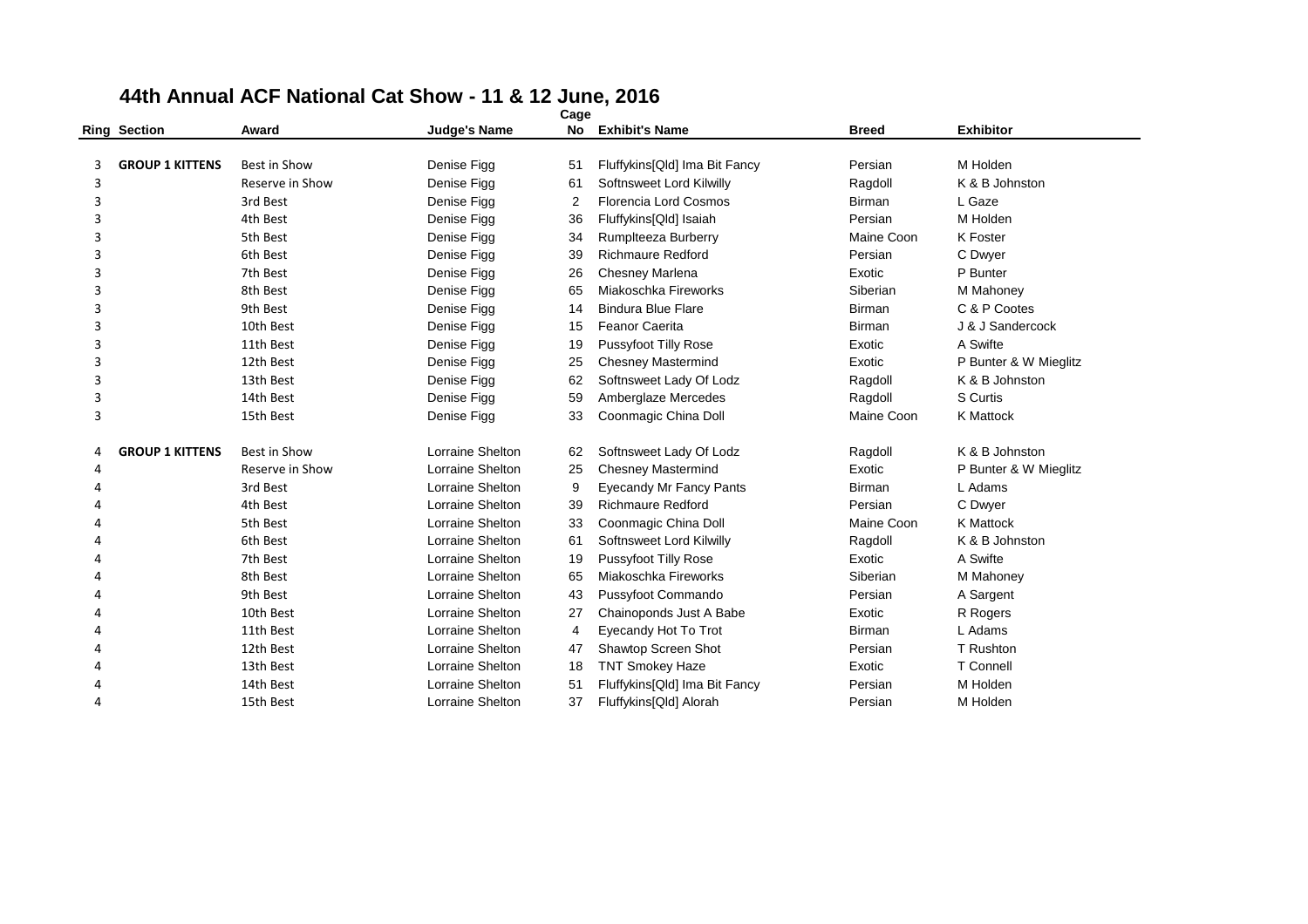|   |                        |                     |                     | ⊂age |                                 |               |                  |
|---|------------------------|---------------------|---------------------|------|---------------------------------|---------------|------------------|
|   | <b>Ring Section</b>    | Award               | <b>Judge's Name</b> | No   | <b>Exhibit's Name</b>           | <b>Breed</b>  | <b>Exhibitor</b> |
|   |                        |                     |                     |      |                                 |               |                  |
| 5 | <b>GROUP 1 KITTENS</b> | Best in Show        | Janice Davey        | 57   | Ragalon Touch Of Style          | Ragdoll       | P Baker          |
| 5 |                        | Reserve in Show     | Janice Davey        | 39   | <b>Richmaure Redford</b>        | Persian       | C Dwyer          |
| 5 |                        | 3rd Best            | Janice Davey        | 2    | Florencia Lord Cosmos           | <b>Birman</b> | L Gaze           |
| 5 |                        | 4th Best            | Janice Davey        | 62   | Softnsweet Lady Of Lodz         | Ragdoll       | K & B Johnston   |
| 5 |                        | 5th Best            | Janice Davey        | 14   | <b>Bindura Blue Flare</b>       | <b>Birman</b> | C & P Cootes     |
| 5 |                        | 6th Best            | Janice Davey        | 18   | <b>TNT Smokey Haze</b>          | Exotic        | T Connell        |
| 5 |                        | 7th Best            | Janice Davey        | 38   | FLuffykins[Qld] Hershette       | Persian       | M Holden         |
| 5 |                        | 8th Best            | Janice Davey        | 56   | Ragalon Bo Jangles              | Ragdoll       | P Baker          |
| 5 |                        | 9th Best            | Janice Davey        | 65   | Miakoschka Fireworks            | Siberian      | M Mahoney        |
| 5 |                        | 10th Best           | Janice Davey        | 33   | Coonmagic China Doll            | Maine Coon    | <b>K</b> Mattock |
| 5 |                        | 11th Best           | Janice Davey        | 30   | Verdellho Magic Tricks          | Exotic        | R Tait           |
| 5 |                        | 12th Best           | Janice Davey        | 6    | Hoshiko Gigi                    | <b>Birman</b> | T Erridge        |
| 5 |                        | 13th Best           | Janice Davey        | 9    | <b>Eyecandy Mr Fancy Pants</b>  | <b>Birman</b> | L Adams          |
| 5 |                        | 14th Best           | Janice Davey        | 51   | Fluffykins[Qld] Ima Bit Fancy   | Persian       | M Holden         |
| 5 |                        | 15th Best           | Janice Davey        | 19   | <b>Pussyfoot Tilly Rose</b>     | Exotic        | A Swifte         |
| 6 | <b>GROUP 1 KITTENS</b> | <b>Best in Show</b> | Jenny Weekes        | 62   | Softnsweet Lady Of Lodz         | Ragdoll       | K & B Johnston   |
| 6 |                        | Reserve in Show     | Jenny Weekes        | 8    | <b>Birali Nikita</b>            | <b>Birman</b> | E Robinson       |
| 6 |                        | 3rd Best            | Jenny Weekes        | 65   | Miakoschka Fireworks            | Siberian      | M Mahoney        |
| 6 |                        | 4th Best            | Jenny Weekes        | 39   | <b>Richmaure Redford</b>        | Persian       | C Dwyer          |
| 6 |                        | 5th Best            | Jenny Weekes        | 32   | Diamond Devine Of Heavensgate   | Maine Coon    | R Bridges        |
| 6 |                        | 6th Best            | Jenny Weekes        | 14   | <b>Bindura Blue Flare</b>       | <b>Birman</b> | C & P Cootes     |
| 6 |                        | 7th Best            | Jenny Weekes        | 7    | <b>Birali Nefertiti</b>         | Birman        | A Moore          |
| 6 |                        | 8th Best            | Jenny Weekes        | 19   | <b>Pussyfoot Tilly Rose</b>     | Exotic        | A Swifte         |
| 6 |                        | 9th Best            | Jenny Weekes        | 43   | Pussyfoot Commando              | Persian       | A Sargent        |
| 6 |                        | 10th Best           | Jenny Weekes        | 58   | Softnsweet Kind A Kissable      | Ragdoll       | K & B Johnston   |
| 6 |                        | 11th Best           | Jenny Weekes        | 31   | Coolcoons Dakota Moon           | Maine Coon    | T Lamb           |
| 6 |                        | 12th Best           | Jenny Weekes        | 61   | Softnsweet Lord Kilwilly        | Ragdoll       | K & B Johnston   |
| 6 |                        | 13th Best           | Jenny Weekes        | 15   | <b>Feanor Caerita</b>           | <b>Birman</b> | J & J Sandercock |
| 6 |                        | 14th Best           | Jenny Weekes        | 37   | Fluffykins[Qld] Alorah          | Persian       | M Holden         |
| 6 |                        | 15th Best           | Jenny Weekes        | 23   | <b>Vonderbren New Beginings</b> | Exotic        | C Rand           |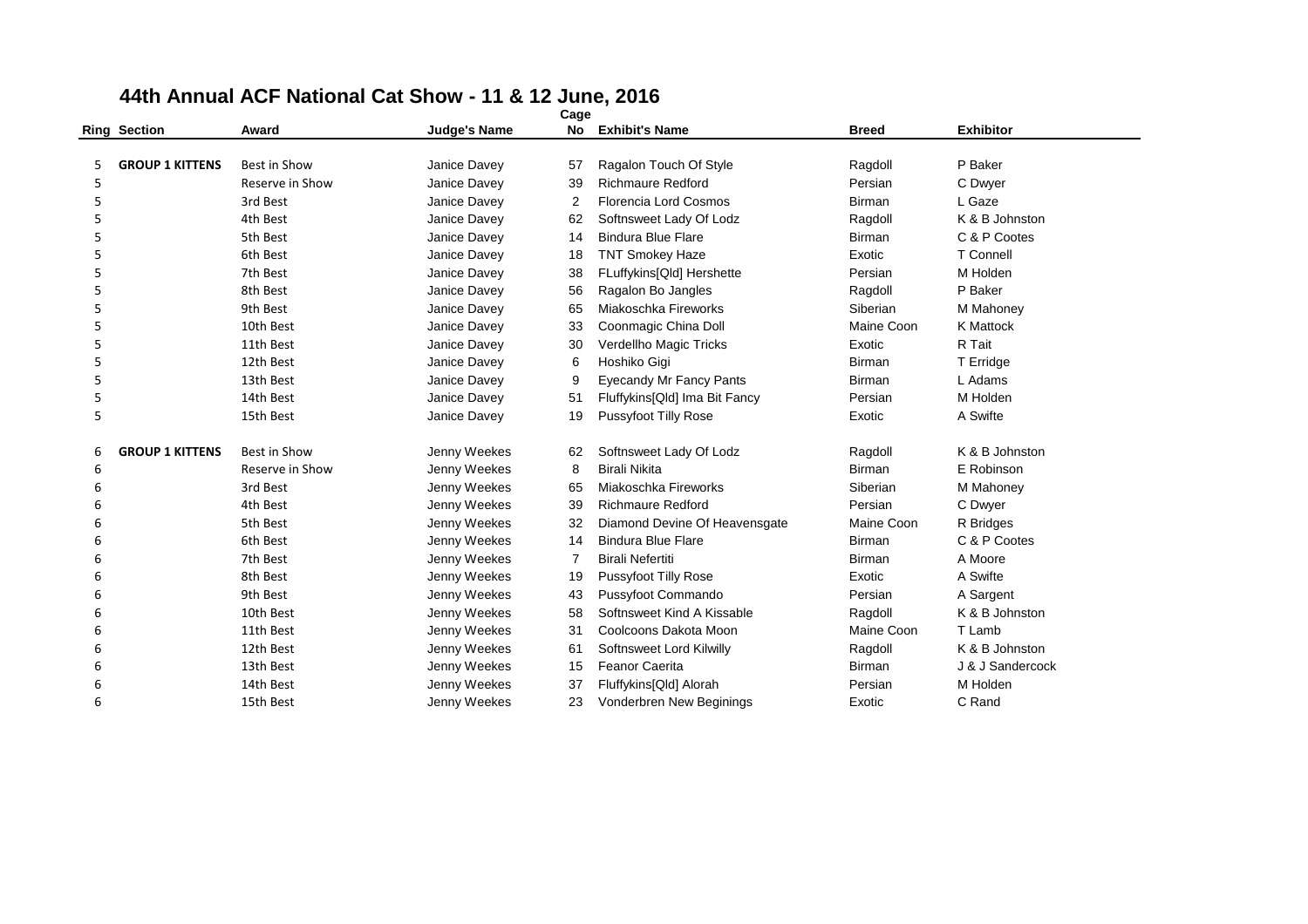|                | <b>Ring Section</b> | Award           | <b>Judge's Name</b>     | No  | <b>Exhibit's Name</b>             | <b>Breed</b>                  | <b>Exhibitor</b>     |
|----------------|---------------------|-----------------|-------------------------|-----|-----------------------------------|-------------------------------|----------------------|
|                |                     |                 |                         |     |                                   |                               |                      |
| 1              | <b>GROUP 1</b>      | Best in Show    | Lorraine Shelton        | 96  | <b>Babybest Cat Millesime</b>     | Persian                       | T Rushton            |
| 1              | <b>ENTIRE CATS</b>  | Reserve in Show | Lorraine Shelton        | 75  | Metinka Miss Emilia               | <b>Birman</b>                 | J Lewis              |
| 1              |                     | 3rd Best        | Lorraine Shelton        | 88  | <b>Fidelis Venus Star</b>         | Maine Coon                    | T Lamb               |
| 1              |                     | 4th Best        | Lorraine Shelton        | 101 | Guysndolls YSL Jazz Prestige      | Ragdoll                       | J Burvill            |
| 1              |                     | 5th Best        | Lorraine Shelton        | 79  | <b>Krichmort Beauty Marxs</b>     | Exotic                        | R & M King-Turner    |
| $\mathbf{1}$   |                     | 6th Best        | <b>Lorraine Shelton</b> | 91  | Maplekiss Magic Mike              | Norwegian Forest D Le-Strange |                      |
| $\mathbf{1}$   |                     | 7th Best        | Lorraine Shelton        | 99  | Shawtop Spies N Lies              | Persian                       | T Rushton            |
| $\mathbf{1}$   |                     | 8th Best        | Lorraine Shelton        | 111 | <b>Guysndolls YSL Rive Gauche</b> | Ragdoll                       | D Le-Strange         |
| 1              |                     | 9th Best        | Lorraine Shelton        | 68  | <b>Chalfont Rattle N Hum</b>      | <b>Birman</b>                 | M Mahoney            |
| 1              |                     | 10th Best       | Lorraine Shelton        | 90  | Coonmagic Atticus                 | Maine Coon                    | K Mattock            |
| 1              |                     | 11th Best       | Lorraine Shelton        | 117 | Prideshill Izzlexi Barron         | Siberian                      | <b>B</b> Gallagher   |
| 1              |                     | 12th Best       | Lorraine Shelton        | 123 | Vanstar Princess Neslisha         | Turkish Van                   | J Walker             |
| 1              |                     | 13th Best       | <b>Lorraine Shelton</b> | 83  | <b>Mabuhay All That Giltters</b>  | Exotic                        | J Greentree          |
| 1              |                     | 14th Best       | Lorraine Shelton        | 114 | <b>Reverence New Orleans</b>      | Ragdoll                       | P Aspinall Scrivener |
| $\mathbf{1}$   |                     | 15th Best       | Lorraine Shelton        | 118 | Zorro Of Barvinok                 | Siberian                      | C & P Cootes         |
| 2              | <b>GROUP 1</b>      | Best in Show    | Janice Davey            | 111 | Guysndolls YSL Rive Gauche        | Ragdoll                       | D Le-Strange         |
| 2              | <b>ENTIRE CATS</b>  | Reserve in Show | Janice Davey            | 88  | <b>Fidelis Venus Star</b>         | Maine Coon                    | T Lamb               |
| 2              |                     | 3rd Best        | Janice Davey            | 122 | Sibmoor Barsik                    | Siberian                      | O Joukov             |
| 2              |                     | 4th Best        | Janice Davey            | 119 | Maikoschka Micho                  | Siberian                      | M Mahoney            |
| 2              |                     | 5th Best        | Janice Davey            | 89  | <b>Fidelis Catching Fire</b>      | Maine Coon                    | T Lamb               |
| 2              |                     | 6th Best        | Janice Davey            | 75  | Metinka Miss Emilia               | <b>Birman</b>                 | J Lewis              |
| 2              |                     | 7th Best        | Janice Davey            | 69  | Eyecandy Romeo                    | Birman                        | L Adams              |
| 2              |                     | 8th Best        | Janice Davey            | 117 | Prideshill Izzlexi Barron         | Siberian                      | <b>B</b> Gallagher   |
| 2              |                     | 9th Best        | Janice Davey            | 101 | Guysndolls YSL Jazz Prestige      | Ragdoll                       | J Burvill            |
| 2              |                     | 10th Best       | Janice Davey            | 73  | Kasterlyn Ice Maiden              | Birman                        | M Cave               |
| 2              |                     | 11th Best       | Janice Davey            | 114 | <b>Reverence New Orleans</b>      | Ragdoll                       | P Aspinall Scrivener |
| 2              |                     | 12th Best       | Janice Davey            | 118 | Zorro Of Barvinok                 | Siberian                      | C & P Cootes         |
| 2              |                     | 13th Best       | Janice Davey            | 94  | Karahaven Blue Botticelli         | Persian                       | D & T Morrison       |
| $\overline{2}$ |                     | 14th Best       | Janice Davey            | 77  | Chesney Red Barron                | Exotic                        | P Bunter             |
| 2              |                     | 15th Best       | Janice Davey            | 106 | <b>Kelanrowe Sweet Charity</b>    | Ragdoll                       | R & J Clarke         |
|                |                     |                 |                         |     |                                   |                               |                      |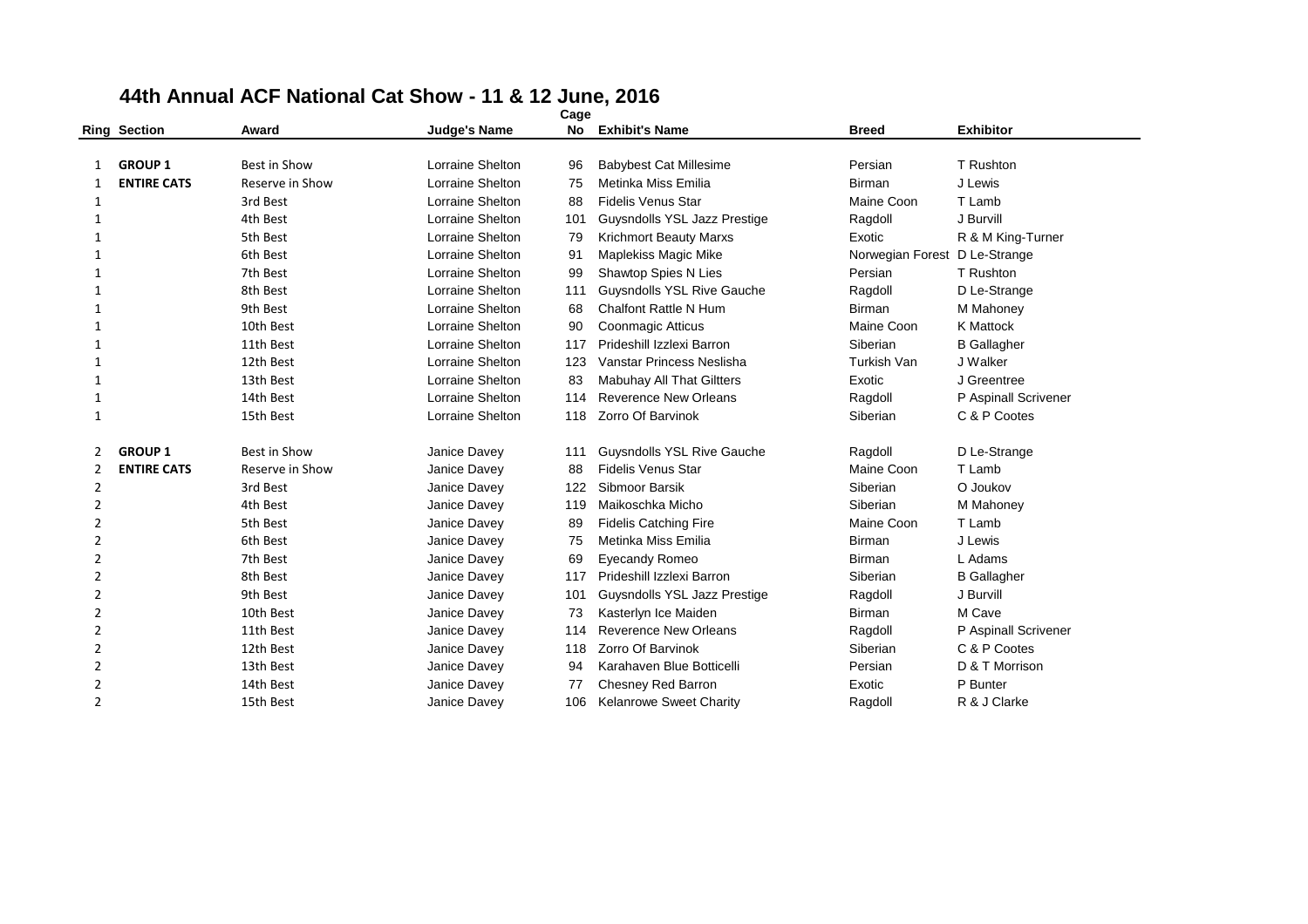|                | <b>Ring Section</b> | Award           | <b>Judge's Name</b>                          | No         | <b>Exhibit's Name</b>                                      | <b>Breed</b>                  | <b>Exhibitor</b>      |
|----------------|---------------------|-----------------|----------------------------------------------|------------|------------------------------------------------------------|-------------------------------|-----------------------|
|                |                     |                 |                                              |            |                                                            |                               |                       |
| 3              | <b>GROUP 1</b>      | Best in Show    | Jenny Weekes                                 | 111        | <b>Guysndolls YSL Rive Gauche</b>                          | Ragdoll                       | D Le-Strange          |
| 3              | <b>ENTIRE CATS</b>  | Reserve in Show | Jenny Weekes                                 | 100        | Babybest Cat So Gentle Van                                 | Persian                       | L Clark               |
| 3              |                     | 3rd Best        | Jenny Weekes                                 | 88         | <b>Fidelis Venus Star</b>                                  | Maine Coon                    | T Lamb                |
| 3              |                     | 4th Best        | Jenny Weekes                                 | 75         | Metinka Miss Emilia                                        | <b>Birman</b>                 | J Lewis               |
| 3              |                     | 5th Best        | Jenny Weekes                                 | 81         | Chainoponds Drakkar Noir                                   | Exotic                        | R Tait                |
| 3              |                     | 6th Best        | Jenny Weekes                                 | 118        | Zorro Of Barvinok                                          | Siberian                      | C & P Cootes          |
| 3              |                     | 7th Best        | Jenny Weekes                                 | 89         | <b>Fidelis Catching Fire</b>                               | Maine Coon                    | T Lamb                |
| 3              |                     | 8th Best        | Jenny Weekes                                 | 92         | Michaelcat Freya                                           | Norwegian Forest              | D Le-Strange          |
| 3              |                     | 9th Best        | Jenny Weekes                                 | 101        | Guysndolls YSL Jazz Prestige                               | Ragdoll                       | J Burvill             |
| 3              |                     | 10th Best       | Jenny Weekes                                 | 120        | Prideshill Tabjoh Odessa                                   | Siberian                      | <b>B</b> Gallagher    |
| 3              |                     | 11th Best       | Jenny Weekes                                 | 68         | Chalfont Rattle N Hum                                      | <b>Birman</b>                 | M Mahoney             |
| 3              |                     | 12th Best       | Jenny Weekes                                 | 90         | Coonmagic Atticus                                          | Maine Coon                    | K Mattock             |
| 3              |                     | 13th Best       | Jenny Weekes                                 | 119        | Maikoschka Micho                                           | Siberian                      | M Mahoney             |
| 3              |                     | 14th Best       | Jenny Weekes                                 | 94         | Karahaven Blue Botticelli                                  | Persian                       | D & T Morrison        |
| 3              |                     | 15th Best       | Jenny Weekes                                 | 73         | Kasterlyn Ice Maiden                                       | Birman                        | M Cave                |
| 4              | <b>GROUP 1</b>      | Best in Show    | <b>Brian Pearson</b>                         | 101        | Guysndolls YSL Jazz Prestige                               |                               | J Burvill             |
| 4              | <b>ENTIRE CATS</b>  | Reserve in Show | <b>Brian Pearson</b>                         | 95         | Vonderbren Tank                                            | Ragdoll<br>Persian            |                       |
|                |                     | 3rd Best        | <b>Brian Pearson</b>                         | 112        | Silhouette Of A Phantom Hug                                |                               | R Rogers<br>E Buckley |
| 4<br>Δ         |                     | 4th Best        | <b>Brian Pearson</b>                         |            |                                                            | Ragdoll<br>Persian            | T Rushton             |
| 4              |                     | 5th Best        | <b>Brian Pearson</b>                         | 99<br>96   | Shawtop Spies N Lies<br><b>Babybest Cat Millesime</b>      | Persian                       | T Rushton             |
|                |                     | 6th Best        | <b>Brian Pearson</b>                         |            |                                                            |                               |                       |
|                |                     | 7th Best        | <b>Brian Pearson</b>                         | 111<br>114 | <b>Guysndolls YSL Rive Gauche</b><br>Reverence New Orleans | Ragdoll                       | D Le-Strange          |
| 4<br>$\Lambda$ |                     |                 |                                              |            |                                                            | Ragdoll                       | P Aspinall Scrivener  |
|                |                     | 8th Best        | <b>Brian Pearson</b><br><b>Brian Pearson</b> | 109        | Placidpaws Ann-A-Belle<br>Metinka Miss Emilia              | Ragdoll<br><b>Birman</b>      | <b>S</b> Curtis       |
|                |                     | 9th Best        |                                              | 75         |                                                            |                               | J Lewis               |
|                |                     | 10th Best       | <b>Brian Pearson</b>                         | 68         | <b>Chalfont Rattle N Hum</b>                               | <b>Birman</b>                 | M Mahoney             |
| Δ              |                     | 11th Best       | <b>Brian Pearson</b>                         | 83         | <b>Mabuhay All That Giltters</b>                           | Exotic                        | J Greentree           |
| 4              |                     | 12th Best       | <b>Brian Pearson</b>                         | 84         | Twomor Darci B Good 4 Us                                   | Exotic                        | D & T Morrison        |
| Δ              |                     | 13th Best       | <b>Brian Pearson</b>                         | 88         | <b>Fidelis Venus Star</b>                                  | Maine Coon                    | T Lamb                |
| Δ              |                     | 14th Best       | <b>Brian Pearson</b>                         | 119        | Maikoschka Micho                                           | Siberian                      | M Mahoney             |
| Δ              |                     | 15th Best       | <b>Brian Pearson</b>                         | 91         | Maplekiss Magic Mike                                       | Norwegian Forest D Le-Strange |                       |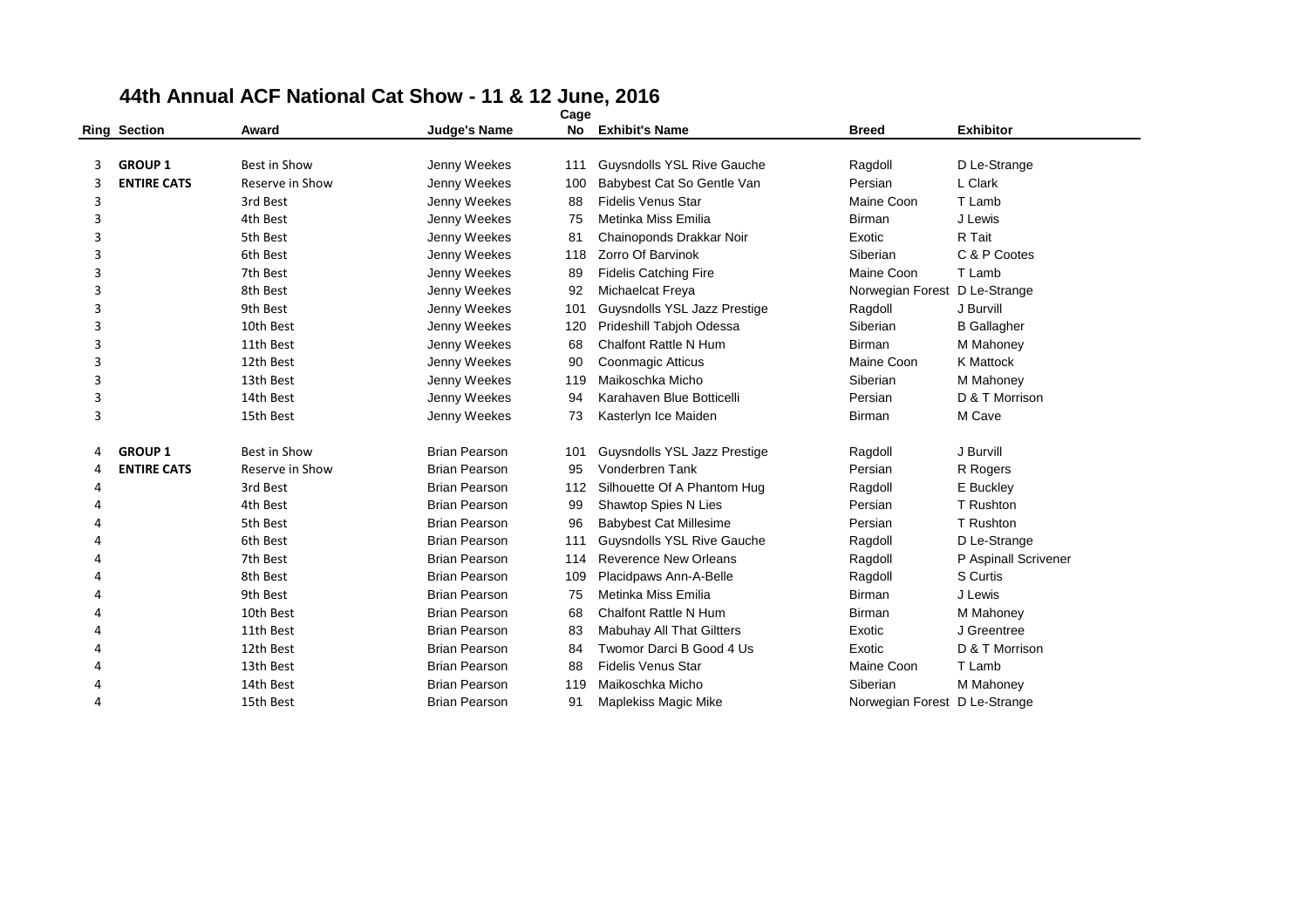|   | <b>Ring Section</b> | Award           | <b>Judge's Name</b> | No  | <b>Exhibit's Name</b>             | <b>Breed</b>     | <b>Exhibitor</b>   |
|---|---------------------|-----------------|---------------------|-----|-----------------------------------|------------------|--------------------|
|   |                     |                 |                     |     |                                   |                  |                    |
| 5 | <b>GROUP 1</b>      | Best in Show    | Lesley Morgan       | 69  | <b>Eyecandy Romeo</b>             | <b>Birman</b>    | L Adams            |
| 5 | <b>ENTIRE CATS</b>  | Reserve in Show | Lesley Morgan       | 94  | Karahaven Blue Botticelli         | Persian          | D & T Morrison     |
| 5 |                     | 3rd Best        | Lesley Morgan       | 75  | Metinka Miss Emilia               | <b>Birman</b>    | J Lewis            |
| 5 |                     | 4th Best        | Lesley Morgan       | 89  | <b>Fidelis Catching Fire</b>      | Maine Coon       | T Lamb             |
| 5 |                     | 5th Best        | Lesley Morgan       | 96  | <b>Babybest Cat Millesime</b>     | Persian          | T Rushton          |
| 5 |                     | 6th Best        | Lesley Morgan       | 88  | <b>Fidelis Venus Star</b>         | Maine Coon       | T Lamb             |
| 5 |                     | 7th Best        | Lesley Morgan       | 111 | <b>Guysndolls YSL Rive Gauche</b> | Ragdoll          | D Le-Strange       |
| 5 |                     | 8th Best        | Lesley Morgan       | 123 | Vanstar Princess Neslisha         | Turkish Van      | J Walker           |
| 5 |                     | 9th Best        | Lesley Morgan       | 100 | Babybest Cat So Gentle Van        | Persian          | L Clark            |
| 5 |                     | 10th Best       | Lesley Morgan       | 73  | Kasterlyn Ice Maiden              | <b>Birman</b>    | M Cave             |
| 5 |                     | 11th Best       | Lesley Morgan       | 120 | Prideshill Tabjoh Odessa          | Siberian         | <b>B</b> Gallagher |
| 5 |                     | 12th Best       | Lesley Morgan       | 77  | Chesney Red Barron                | Exotic           | P Bunter           |
| 5 |                     | 13th Best       | Lesley Morgan       | 84  | Twomor Darci B Good 4 Us          | Exotic           | D & T Morrison     |
| 5 |                     | 14th Best       | Lesley Morgan       | 119 | Maikoschka Micho                  | Siberian         | M Mahoney          |
| 5 |                     | 15th Best       | Lesley Morgan       | 106 | Kelanrowe Sweet Charity           | Ragdoll          | R & J Clarke       |
|   |                     |                 |                     |     |                                   |                  |                    |
| 6 | <b>GROUP 1</b>      | Best in Show    | Nadine Savage       | 111 | <b>Guysndolls YSL Rive Gauche</b> | Ragdoll          | D Le-Strange       |
| 6 | <b>ENTIRE CATS</b>  | Reserve in Show | Nadine Savage       | 99  | Shawtop Spies N Lies              | Persian          | T Rushton          |
| 6 |                     | 3rd Best        | Nadine Savage       | 88  | <b>Fidelis Venus Star</b>         | Maine Coon       | T Lamb             |
| 6 |                     | 4th Best        | Nadine Savage       | 100 | Babybest Cat So Gentle Van        | Persian          | L Clark            |
| 6 |                     | 5th Best        | Nadine Savage       | 68  | Chalfont Rattle N Hum             | <b>Birman</b>    | M Mahoney          |
| 6 |                     | 6th Best        | Nadine Savage       | 101 | Guysndolls YSL Jazz Prestige      | Ragdoll          | J Burvill          |
| 6 |                     | 7th Best        | Nadine Savage       | 95  | Vonderbren Tank                   | Persian          | R Rogers           |
| 6 |                     | 8th Best        | Nadine Savage       | 92  | Michaelcat Freya                  | Norwegian Forest | D Le-Strange       |
| 6 |                     | 9th Best        | Nadine Savage       | 84  | Twomor Darci B Good 4 Us          | Exotic           | D & T Morrison     |
| 6 |                     | 10th Best       | Nadine Savage       | 90  | Coonmagic Atticus                 | Maine Coon       | <b>K</b> Mattock   |
| 6 |                     | 11th Best       | Nadine Savage       | 119 | Maikoschka Micho                  | Siberian         | M Mahoney          |
| 6 |                     | 12th Best       | Nadine Savage       | 123 | Vanstar Princess Neslisha         | Turkish Van      | J Walker           |
| 6 |                     | 13th Best       | Nadine Savage       | 120 | Prideshill Tabjoh Odessa          | Siberian         | <b>B</b> Gallagher |
| 6 |                     | 14th Best       | Nadine Savage       | 89  | <b>Fidelis Catching Fire</b>      | Maine Coon       | T Lamb             |
| 6 |                     | 15th Best       | Nadine Savage       | 75  | Metinka Miss Emilia               | <b>Birman</b>    | J Lewis            |
|   |                     |                 |                     |     |                                   |                  |                    |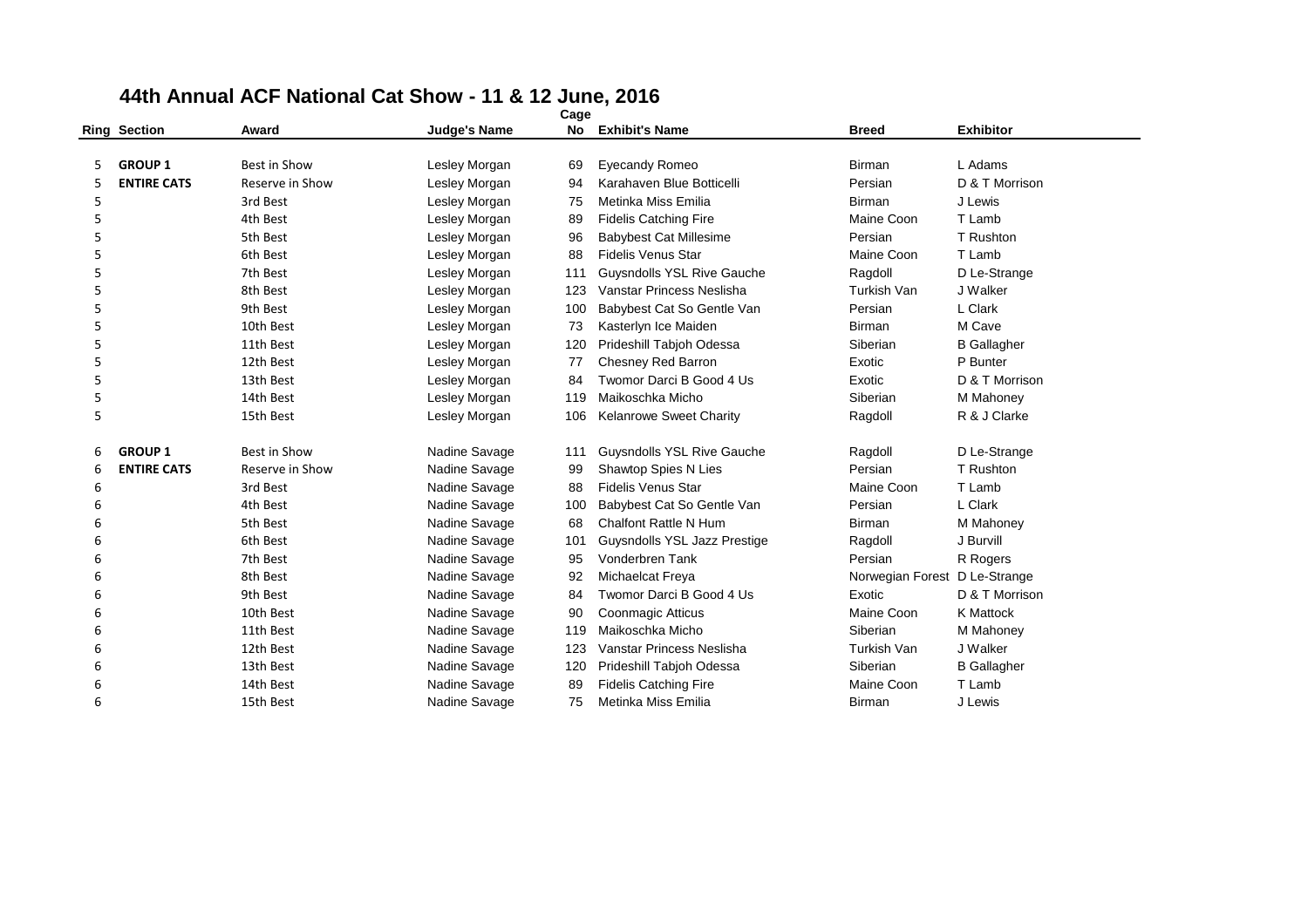|                | <b>Ring Section</b> | Award               | <b>Judge's Name</b>     | No  | <b>Exhibit's Name</b>           | <b>Breed</b>  | <b>Exhibitor</b>      |
|----------------|---------------------|---------------------|-------------------------|-----|---------------------------------|---------------|-----------------------|
|                |                     |                     |                         |     |                                 |               |                       |
| 1              | <b>GROUP 1</b>      | <b>Best in Show</b> | <b>Lorraine Shelton</b> | 139 | Shawtop Oh Me Oh My             | Persian       | H Jones               |
| 1              | <b>DESEXED CATS</b> | Reserve in Show     | <b>Lorraine Shelton</b> | 144 | <b>Xoxo Kismet Hugs</b>         | Ragdoll       | K Petri               |
| 1              |                     | 3rd Best            | <b>Lorraine Shelton</b> | 136 | Pussyfoot Crème De La Crème     | Persian       | F Coombs              |
| 1              |                     | 4th Best            | <b>Lorraine Shelton</b> | 133 | <b>Fidelis Napolean</b>         | Maine Coon    | D Bright              |
| 1              |                     | 5th Best            | <b>Lorraine Shelton</b> | 124 | Eldorato Zambesi Gold           | <b>Birman</b> | K Rock                |
| 1              |                     | 6th Best            | <b>Lorraine Shelton</b> | 140 | Shawtop Its All About Me        | Persian       | H Jones               |
| 1              |                     | 7th Best            | <b>Lorraine Shelton</b> | 145 | Xoxo Cosmic Nebs Kisses         | Ragdoll       | D Wilson              |
| 1              |                     | 8th Best            | <b>Lorraine Shelton</b> | 130 | Dreampoint Angel of Harlem      | <b>Birman</b> | L Stabe               |
| 1              |                     | 9th Best            | <b>Lorraine Shelton</b> | 132 | Jaygee Bet On The Black         | Exotic        | A & J Christison      |
| 1              |                     | 10th Best           | <b>Lorraine Shelton</b> | 146 | Miakoschks Sambuca              | Siberian      | P Kettle              |
| 2              | <b>GROUP 1</b>      | <b>Best in Show</b> | Janice Davey            | 126 | Rasharnee Lady Myah             | <b>Birman</b> | <b>B</b> Gallagher    |
| 2              | <b>DESEXED CATS</b> | Reserve in Show     | Janice Davey            | 144 | Xoxo Kismet Hugs                | Ragdoll       | K Petri               |
| $\overline{2}$ |                     | 3rd Best            | Janice Davey            | 133 | Fidelis Napolean                | Maine Coon    | D Bright              |
| $\overline{2}$ |                     | 4th Best            | Janice Davey            | 132 | Jaygee Bet On The Black         | Exotic        | A & J Christison      |
| $\overline{2}$ |                     | 5th Best            | Janice Davey            | 137 | Shawtop Too Hot                 | Persian       | H Jones               |
| $\overline{2}$ |                     | 6th Best            | Janice Davey            | 131 | <b>Sunsoar Unchained Melody</b> | Birman        | G & J Weekes          |
| 2              |                     | 7th Best            | Janice Davey            | 140 | Shawtop Its All About Me        | Persian       | H Jones               |
| $\overline{2}$ |                     | 8th Best            | Janice Davey            | 142 | Kiyomi Charles Son Of Dia       | Ragdoll       | L Kapovic & A Martens |
| $\overline{2}$ |                     | 9th Best            | Janice Davey            | 129 | <b>Feanor Red Arrow</b>         | <b>Birman</b> | J & J Sandercock      |
| $\overline{2}$ |                     | 10th Best           | Janice Davey            | 145 | Xoxo Cosmic Nebs Kisses         | Ragdoll       | D Wilson              |
| 3              | <b>GROUP 1</b>      | <b>Best in Show</b> | Jenny Weekes            | 126 | Rasharnee Lady Myah             | <b>Birman</b> | <b>B</b> Gallagher    |
| 3              | <b>DESEXED CATS</b> | Reserve in Show     | Jenny Weekes            | 137 | Shawtop Too Hot                 | Persian       | H Jones               |
| 3              |                     | 3rd Best            | Jenny Weekes            | 132 | Jaygee Bet On The Black         | Exotic        | A & J Christison      |
| 3              |                     | 4th Best            | Jenny Weekes            | 140 | Shawtop Its All About Me        | Persian       | H Jones               |
| 3              |                     | 5th Best            | Jenny Weekes            | 144 | Xoxo Kismet Hugs                | Ragdoll       | K Petri               |
| 3              |                     | 6th Best            | Jenny Weekes            | 133 | <b>Fidelis Napolean</b>         | Maine Coon    | D Bright              |
| 3              |                     | 7th Best            | Jenny Weekes            | 124 | Eldorato Zambesi Gold           | <b>Birman</b> | K Rock                |
| 3              |                     | 8th Best            | Jenny Weekes            | 139 | Shawtop Oh Me Oh My             | Persian       | H Jones               |
| 3              |                     | 9th Best            | Jenny Weekes            | 145 | Xoxo Cosmic Nebs Kisses         | Ragdoll       | D Wilson              |
| 3              |                     | 10th Best           | Jenny Weekes            | 129 | Feanor Red Arrow                | <b>Birman</b> | J & J Sandercock      |
|                |                     |                     |                         |     |                                 |               |                       |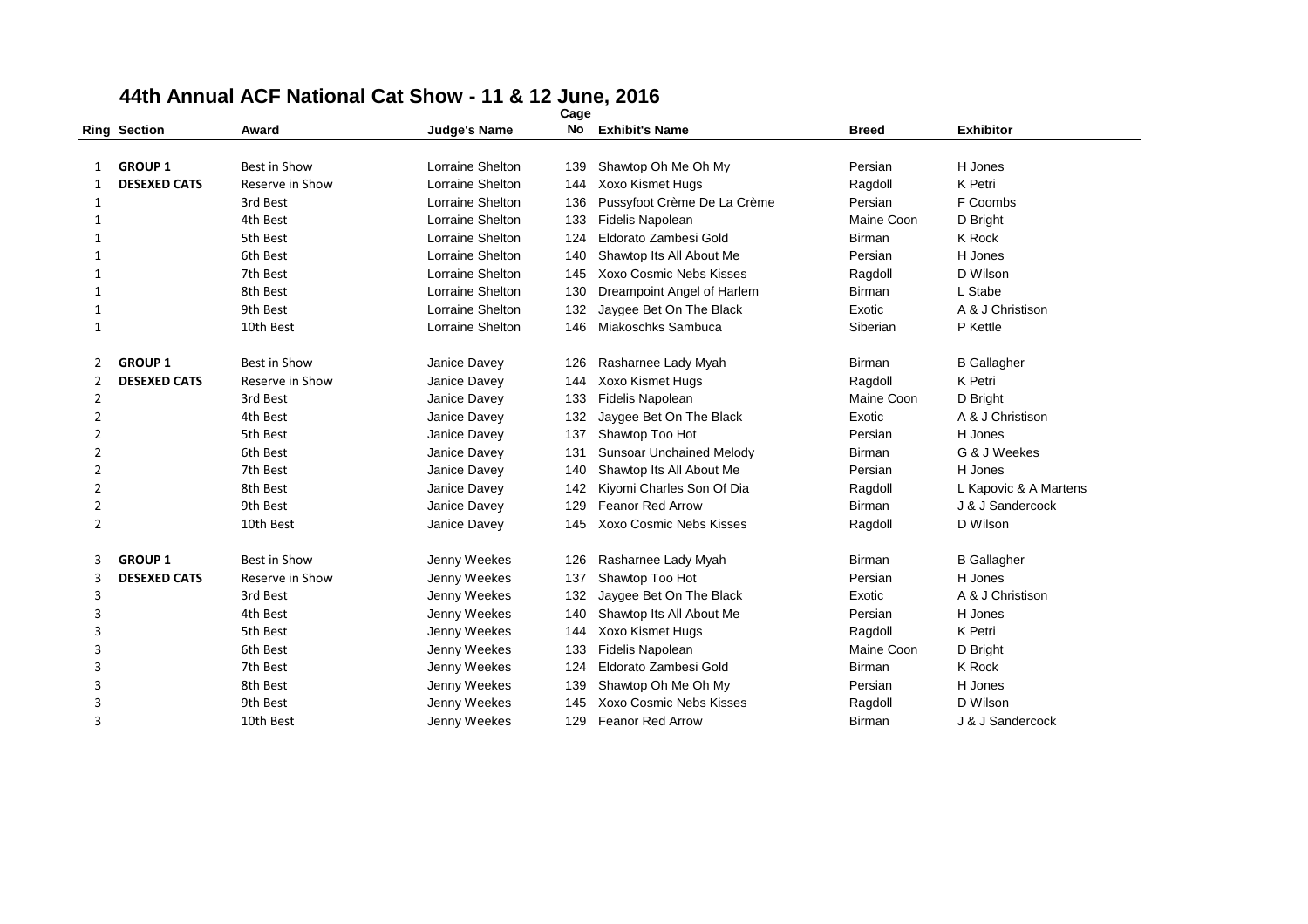|    | <b>Ring Section</b> | Award               | <b>Judge's Name</b>  | No  | <b>Exhibit's Name</b>            | <b>Breed</b>  | <b>Exhibitor</b>   |
|----|---------------------|---------------------|----------------------|-----|----------------------------------|---------------|--------------------|
|    |                     |                     |                      |     |                                  |               |                    |
| 4  | <b>GROUP 1</b>      | <b>Best in Show</b> | <b>Brian Pearson</b> | 131 | <b>Sunsoar Unchained Melody</b>  | Birman        | G & J Weekes       |
| 4  | <b>DESEXED CATS</b> | Reserve in Show     | <b>Brian Pearson</b> | 144 | Xoxo Kismet Hugs                 | Ragdoll       | K Petri            |
| 4  |                     | 3rd Best            | <b>Brian Pearson</b> | 137 | Shawtop Too Hot                  | Persian       | H Jones            |
| 4  |                     | 4th Best            | <b>Brian Pearson</b> | 139 | Shawtop Oh Me Oh My              | Persian       | H Jones            |
|    |                     | 5th Best            | <b>Brian Pearson</b> | 140 | Shawtop Its All About Me         | Persian       | H Jones            |
|    |                     | 6th Best            | <b>Brian Pearson</b> | 133 | Fidelis Napolean                 | Maine Coon    | D Bright           |
| Δ  |                     | 7th Best            | <b>Brian Pearson</b> | 124 | Eldorato Zambesi Gold            | Birman        | K Rock             |
| 4  |                     | 8th Best            | <b>Brian Pearson</b> | 126 | Rasharnee Lady Myah              | <b>Birman</b> | <b>B</b> Gallagher |
| 4  |                     | 9th Best            | <b>Brian Pearson</b> | 132 | Jaygee Bet On The Black          | Exotic        | A & J Christison   |
| 4  |                     | 10th Best           | <b>Brian Pearson</b> | 146 | Miakoschks Sambuca               | Siberian      | P Kettle           |
|    |                     |                     |                      |     |                                  |               |                    |
| 5. | <b>GROUP 1</b>      | Best in Show        | Lesley Morgan        | 131 | <b>Sunsoar Unchained Melody</b>  | Birman        | G & J Weekes       |
| 5  | <b>DESEXED CATS</b> | Reserve in Show     | Lesley Morgan        | 133 | <b>Fidelis Napolean</b>          | Maine Coon    | D Bright           |
| 5  |                     | 3rd Best            | Lesley Morgan        | 126 | Rasharnee Lady Myah              | Birman        | <b>B</b> Gallagher |
| 5  |                     | 4th Best            | Lesley Morgan        | 139 | Shawtop Oh Me Oh My              | Persian       | H Jones            |
| 5  |                     | 5th Best            | Lesley Morgan        | 136 | Pussyfoot Crème De La Crème      | Persian       | F Coombs           |
| 5  |                     | 6th Best            | Lesley Morgan        | 141 | Shawtop Stirred Not Shakn        | Persian       | H Jones            |
| 5  |                     | 7th Best            | Lesley Morgan        | 127 | <b>Bandilea Miss Sassy Pants</b> | <b>Birman</b> | A Sargent          |
| 5  |                     | 8th Best            | Lesley Morgan        | 145 | Xoxo Cosmic Nebs Kisses          | Ragdoll       | D Wilson           |
| 5  |                     | 9th Best            | Lesley Morgan        | 137 | Shawtop Too Hot                  | Persian       | H Jones            |
| 5  |                     | 10th Best           | Lesley Morgan        | 140 | Shawtop Its All About Me         | Persian       | H Jones            |
|    |                     |                     |                      |     |                                  |               |                    |
| 6  | <b>GROUP 1</b>      | <b>Best in Show</b> | Nadine Savage        | 126 | Rasharnee Lady Myah              | <b>Birman</b> | <b>B</b> Gallagher |
| 6  | <b>DESEXED CATS</b> | Reserve in Show     | Nadine Savage        | 139 | Shawtop Oh Me Oh My              | Persian       | H Jones            |
| 6  |                     | 3rd Best            | Nadine Savage        | 132 | Jaygee Bet On The Black          | Exotic        | A & J Christison   |
| 6  |                     | 4th Best            | Nadine Savage        | 133 | Fidelis Napolean                 | Maine Coon    | D Bright           |
| 6  |                     | 5th Best            | Nadine Savage        | 144 | <b>Xoxo Kismet Hugs</b>          | Ragdoll       | K Petri            |
| 6  |                     | 6th Best            | Nadine Savage        | 140 | Shawtop Its All About Me         | Persian       | H Jones            |
| 6  |                     | 7th Best            | Nadine Savage        | 124 | Eldorato Zambesi Gold            | <b>Birman</b> | K Rock             |
| 6  |                     | 8th Best            | Nadine Savage        | 136 | Pussyfoot Crème De La Crème      | Persian       | F Coombs           |
| 6  |                     | 9th Best            | Nadine Savage        | 128 | Hoshiko Chocolate Kiss           | Birman        | K Fallon           |
| 6  |                     | 10th Best           | Nadine Savage        | 146 | Miakoschks Sambuca               | Siberian      | P Kettle           |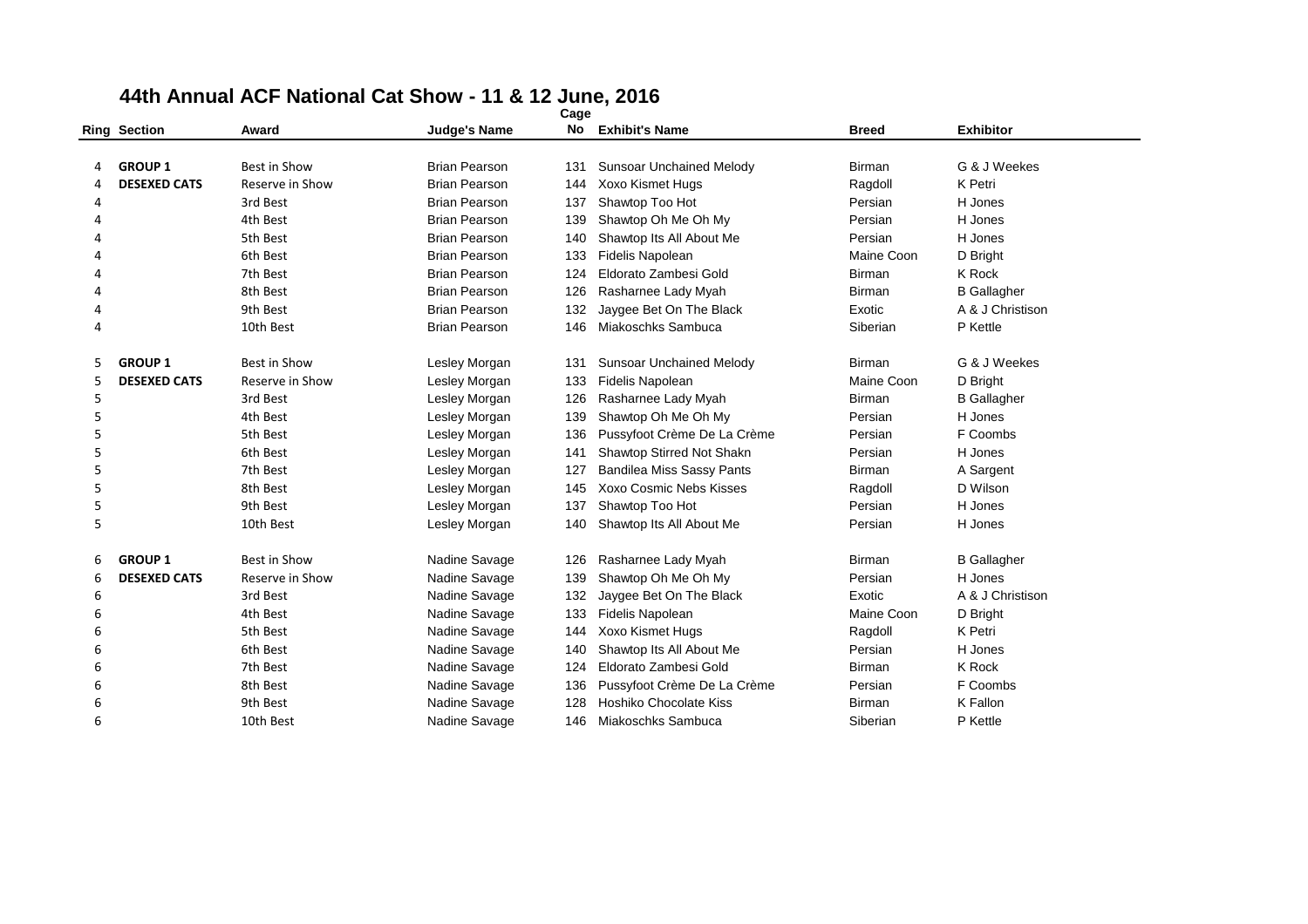|                | <b>Ring Section</b>    | Award               | Judge's Name         | No  | <b>Exhibit's Name</b>          | <b>Breed</b> | <b>Exhibitor</b> |
|----------------|------------------------|---------------------|----------------------|-----|--------------------------------|--------------|------------------|
|                |                        |                     |                      |     |                                |              |                  |
| 1              | <b>GROUP 2 KITTENS</b> | Best in Show        | Jamie Christian      | 149 | Jesseniah Kimimela Adanyah     | Siamese      | L McInnes        |
| 1              |                        | Reserve in Show     | Jamie Christian      | 151 | Syrecks Listen To Your Heart   | Siamese      | M Osler          |
| 1              |                        | 3rd Best            | Jamie Christian      | 148 | Barradene By Golle Gee         | Siamese      | M Branagh        |
| 1              |                        | 4th Best            | Jamie Christian      | 147 | Barradene Outlaws Child        | Oriental     | M Branagh        |
| $\mathbf{1}$   |                        | 5th Best            | Jamie Christian      | 150 | Parifeli Angel Taffeite        | Siamese      | S Lewis          |
| 2              | <b>GROUP 2 KITTENS</b> | <b>Best in Show</b> | Janice Davey         | 149 | Jesseniah Kimimela Adanyah     | Siamese      | L McInnes        |
| $\overline{2}$ |                        | Reserve in Show     | Janice Davey         | 151 | Syrecks Listen To Your Heart   | Siamese      | M Osler          |
| $\overline{2}$ |                        | 3rd Best            | Janice Davey         | 147 | <b>Barradene Outlaws Child</b> | Oriental     | M Branagh        |
| 3              | <b>GROUP 2 KITTENS</b> | <b>Best in Show</b> | Lesley Morgan        | 149 | Jesseniah Kimimela Adanyah     | Siamese      | L McInnes        |
| 3              |                        | Reserve in Show     | Lesley Morgan        | 151 | Syrecks Listen To Your Heart   | Siamese      | M Osler          |
| 3              |                        | 3rd Best            | Lesley Morgan        | 147 | <b>Barradene Outlaws Child</b> | Oriental     | M Branagh        |
| 3              |                        | 4th Best            | Lesley Morgan        | 150 | Parifeli Angel Taffeite        | Siamese      | S Lewis          |
| 3              |                        | 5th Best            | Lesley Morgan        | 148 | Barradene By Golle Gee         | Siamese      | M Branagh        |
| 4              | <b>GROUP 2 KITTENS</b> | <b>Best in Show</b> | <b>Brian Pearson</b> | 149 | Jesseniah Kimimela Adanyah     | Siamese      | L McInnes        |
| 4              |                        | Reserve in Show     | <b>Brian Pearson</b> | 151 | Syrecks Listen To Your Heart   | Siamese      | M Osler          |
|                |                        | 3rd Best            | <b>Brian Pearson</b> | 150 | Parifeli Angel Taffeite        | Siamese      | S Lewis          |
|                |                        | 4th Best            | <b>Brian Pearson</b> | 147 | Barradene Outlaws Child        | Oriental     | M Branagh        |
| 4              |                        | 5th Best            | <b>Brian Pearson</b> | 148 | Barradene By Golle Gee         | Siamese      | M Branagh        |
| 5              | <b>GROUP 2 KITTENS</b> | Best in Show        | Jenny Weekes         | 149 | Jesseniah Kimimela Adanyah     | Siamese      | L McInnes        |
| 5              |                        | Reserve in Show     | Jenny Weekes         | 147 | <b>Barradene Outlaws Child</b> | Oriental     | M Branagh        |
| 5              |                        | 3rd Best            | Jenny Weekes         | 150 | Parifeli Angel Taffeite        | Siamese      | S Lewis          |
| 5              |                        | 4th Best            | Jenny Weekes         | 151 | Syrecks Listen To Your Heart   | Siamese      | M Osler          |
| 5              |                        | 5th Best            | Jenny Weekes         | 148 | Barradene By Golle Gee         | Siamese      | M Branagh        |
| 6              | <b>GROUP 2 KITTENS</b> | Best in Show        | Geoffrey Dumigan     | 149 | Jesseniah Kimimela Adanyah     | Siamese      | L McInnes        |
| 6              |                        | Reserve in Show     | Geoffrey Dumigan     | 151 | Syrecks Listen To Your Heart   | Siamese      | M Osler          |
| 6              |                        | 3rd Best            | Geoffrey Dumigan     | 147 | <b>Barradene Outlaws Child</b> | Oriental     | M Branagh        |
| 6              |                        | 4th Best            | Geoffrey Dumigan     | 150 | Parifeli Angel Taffeite        | Siamese      | S Lewis          |
| 6              |                        | 5th Best            | Geoffrey Dumigan     | 148 | Barradene By Golle Gee         | Siamese      | M Branagh        |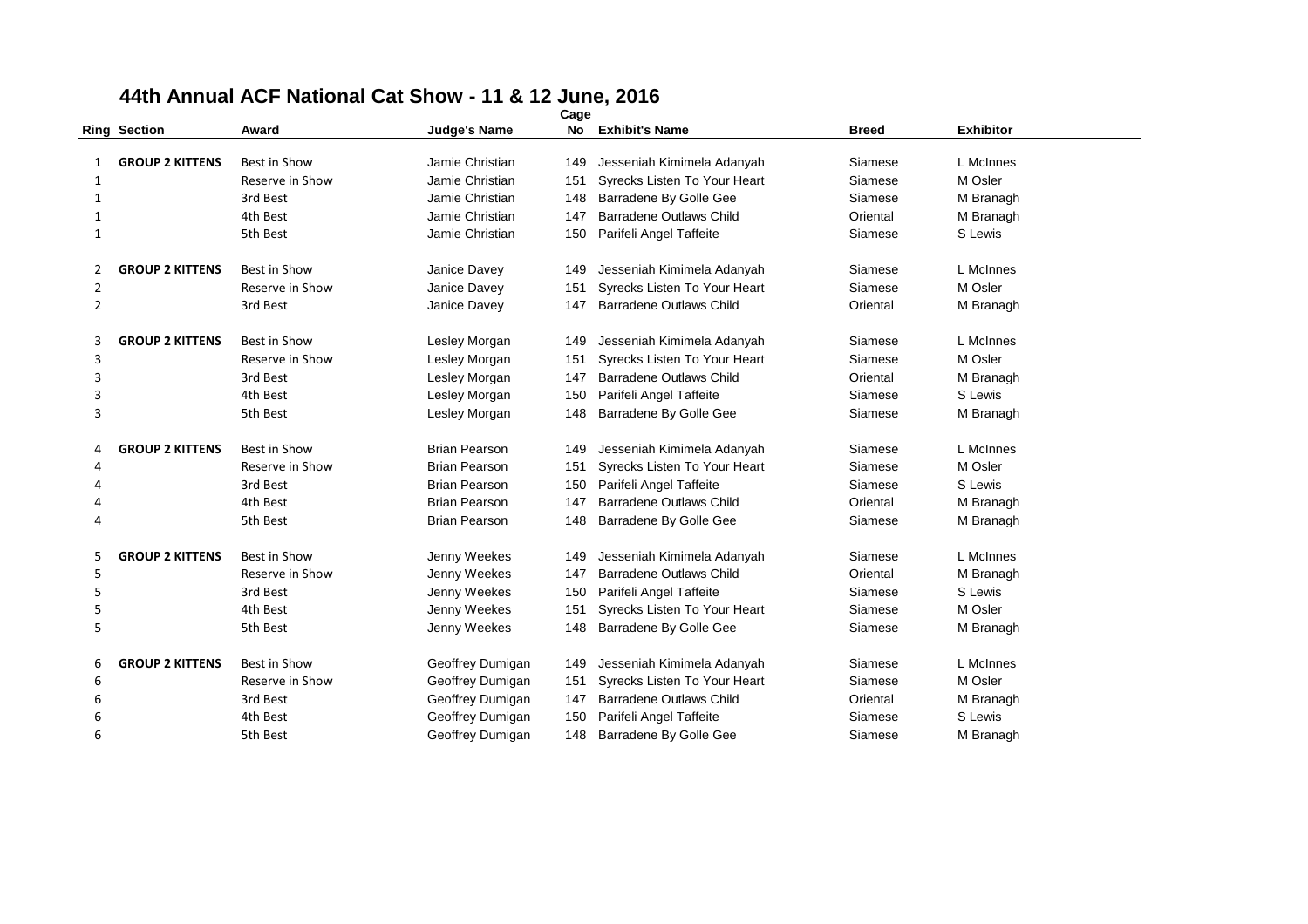|                | <b>Ring Section</b> | Award               | <b>Judge's Name</b>  | No  | <b>Exhibit's Name</b>              | <b>Breed</b> | <b>Exhibitor</b> |
|----------------|---------------------|---------------------|----------------------|-----|------------------------------------|--------------|------------------|
|                |                     |                     |                      |     |                                    |              |                  |
|                | <b>GROUP 2</b>      | Best in Show        | <b>Brian Pearson</b> | 154 | <b>Tiffyan Choklat Mocha</b>       | Oriental     | S Hay            |
| 1              | <b>ENTIRE CATS</b>  | Reserve in Show     | <b>Brian Pearson</b> | 160 | Kitkciti Geronimo                  | Siamese      | P Sperduty       |
| 1              |                     | 3rd Best            | <b>Brian Pearson</b> | 157 | <b>Syrecks Shes Got The Look</b>   | Oriental     | M Osler          |
| 1              |                     | 4th Best            | <b>Brian Pearson</b> | 159 | Amazing Last Edition               | Siamese      | G Bail           |
| 1              |                     | 5th Best            | <b>Brian Pearson</b> | 153 | Xarifa Mia Nyeema                  | Oriental     | L McInnes        |
| 1              |                     | 6th Best            | <b>Brian Pearson</b> | 152 | <b>Tiffyan Black Caviar</b>        | Oriental     | L & M Roper      |
| 1              |                     | 7th Best            | <b>Brian Pearson</b> | 156 | Heighsiam Sirkit Onyx Mai Li       | Oriental     | N Cox            |
| 1              |                     | 8th Best            | <b>Brian Pearson</b> | 162 | Heighsiam Crystal Sapphire Chai Li | Siamese      | N Cox            |
| 1              |                     | 9th Best            | <b>Brian Pearson</b> | 163 | Jesseniah Katayah                  | Siamese      | L McInnes        |
| 1              |                     | 10th Best           | <b>Brian Pearson</b> | 155 | Zarlee Kambiri                     | Oriental     | L McInnes        |
| 2              | <b>GROUP 2</b>      | <b>Best in Show</b> | Jenny Weekes         | 160 | Kitkciti Geronimo                  | Siamese      | P Sperduty       |
| 2              | <b>ENTIRE CATS</b>  | Reserve in Show     | Jenny Weekes         | 157 | Syrecks Shes Got The Look          | Oriental     | M Osler          |
| 2              |                     | 3rd Best            | Jenny Weekes         | 159 | Amazing Last Edition               | Siamese      | G Bail           |
| 2              |                     | 4th Best            | Jenny Weekes         | 163 | Jesseniah Katayah                  | Siamese      | L McInnes        |
| 2              |                     | 5th Best            | Jenny Weekes         | 153 | Xarifa Mia Nyeema                  | Oriental     | L McInnes        |
| $\overline{2}$ |                     | 6th Best            | Jenny Weekes         | 162 | Heighsiam Crystal Sapphire Chai Li | Siamese      | N Cox            |
| 2              |                     | 7th Best            | Jenny Weekes         | 155 | Zarlee Kambiri                     | Oriental     | L McInnes        |
| $\overline{2}$ |                     | 8th Best            | Jenny Weekes         | 156 | Heighsiam Sirkit Onyx Mai Li       | Oriental     | N Cox            |
| $\overline{2}$ |                     | 9th Best            | Jenny Weekes         | 152 | <b>Tiffyan Black Caviar</b>        | Oriental     | L & M Roper      |
| $\overline{2}$ |                     | 10th Best           | Jenny Weekes         | 154 | Tiffyan Choklat Mocha              | Oriental     | S Hay            |
| 3              | <b>GROUP 2</b>      | <b>Best in Show</b> | Lesley Morgan        | 157 | Syrecks Shes Got The Look          | Oriental     | M Osler          |
| 3              | <b>ENTIRE CATS</b>  | Reserve in Show     | Lesley Morgan        | 159 | Amazing Last Edition               | Siamese      | G Bail           |
| 3              |                     | 3rd Best            | Lesley Morgan        | 156 | Heighsiam Sirkit Onyx Mai Li       | Oriental     | N Cox            |
| 3              |                     | 4th Best            | Lesley Morgan        | 154 | Tiffyan Choklat Mocha              | Oriental     | S Hay            |
| 3              |                     | 5th Best            | Lesley Morgan        | 160 | Kitkciti Geronimo                  | Siamese      | P Sperduty       |
| 3              |                     | 6th Best            | Lesley Morgan        | 163 | Jesseniah Katayah                  | Siamese      | L McInnes        |
| 3              |                     | 7th Best            | Lesley Morgan        | 153 | Xarifa Mia Nyeema                  | Oriental     | L McInnes        |
| 3              |                     | 8th Best            | Lesley Morgan        | 152 | <b>Tiffyan Black Caviar</b>        | Oriental     | L & M Roper      |
| 3              |                     | 9th Best            | Lesley Morgan        | 162 | Heighsiam Crystal Sapphire Chai Li | Siamese      | N Cox            |
| 3              |                     | 10th Best           | Lesley Morgan        | 155 | Zarlee Kambiri                     | Oriental     | L McInnes        |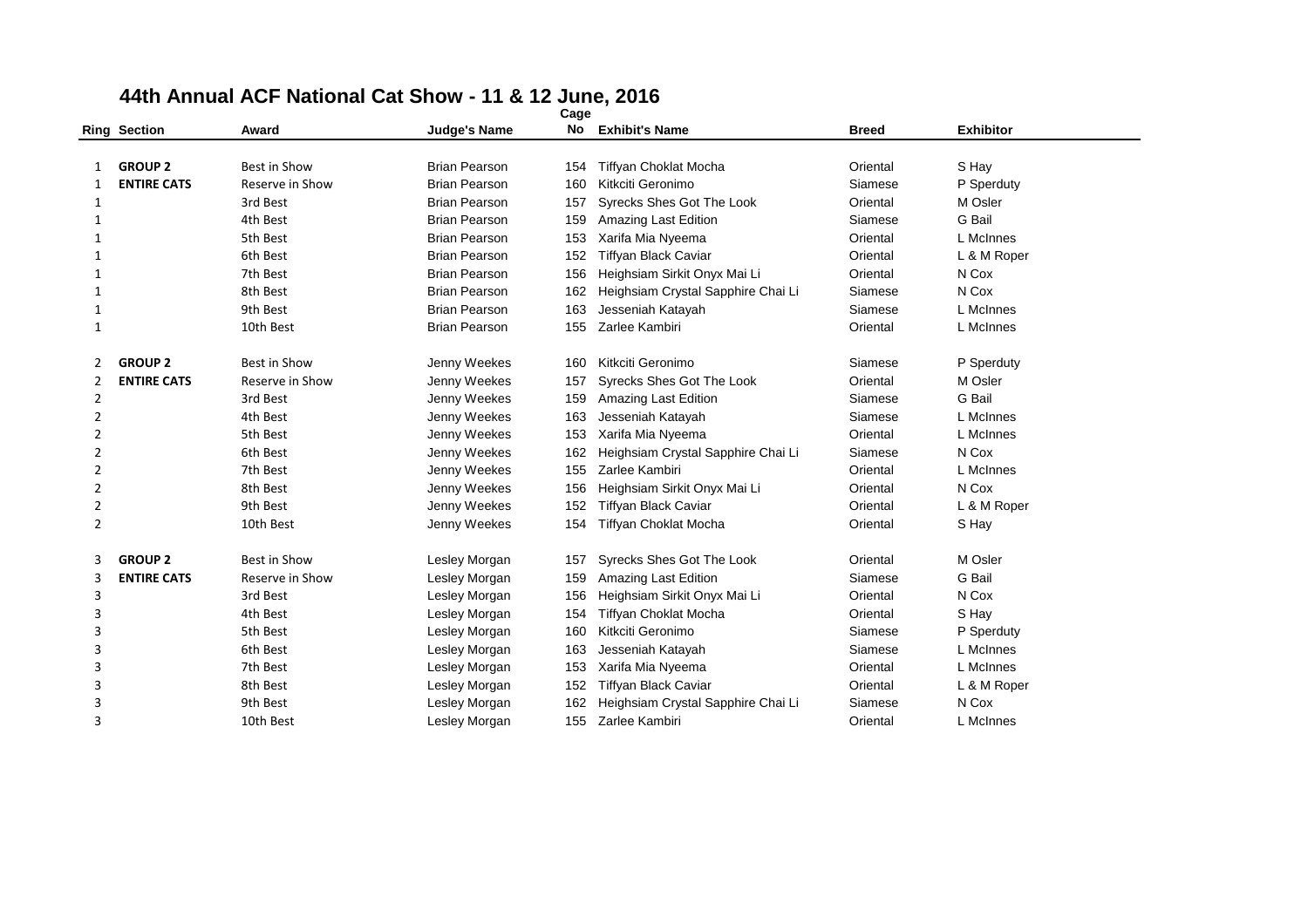|   | <b>Ring Section</b> | Award               | <b>Judge's Name</b>   | No  | <b>Exhibit's Name</b>              | <b>Breed</b> | <b>Exhibitor</b> |  |
|---|---------------------|---------------------|-----------------------|-----|------------------------------------|--------------|------------------|--|
|   |                     |                     |                       |     |                                    |              |                  |  |
|   | <b>GROUP 2</b>      | <b>Best in Show</b> | Jamie Christian       | 163 | Jesseniah Katayah                  | Siamese      | L McInnes        |  |
| Δ | <b>ENTIRE CATS</b>  | Reserve in Show     | Jamie Christian       | 157 | Syrecks Shes Got The Look          | Oriental     | M Osler          |  |
| 4 |                     | 3rd Best            | Jamie Christian       | 160 | Kitkciti Geronimo                  | Siamese      | P Sperduty       |  |
| 4 |                     | 4th Best            | Jamie Christian       | 154 | Tiffyan Choklat Mocha              | Oriental     | S Hay            |  |
|   |                     | 5th Best            | Jamie Christian       | 155 | Zarlee Kambiri                     | Oriental     | L McInnes        |  |
|   |                     | 6th Best            | Jamie Christian       | 152 | Tiffyan Black Caviar               | Oriental     | L & M Roper      |  |
|   |                     | 7th Best            | Jamie Christian       | 162 | Heighsiam Crystal Sapphire Chai Li | Siamese      | N Cox            |  |
| 4 |                     | 8th Best            | Jamie Christian       | 159 | Amazing Last Edition               | Siamese      | G Bail           |  |
| 4 |                     | 9th Best            | Jamie Christian       | 156 | Heighsiam Sirkit Onyx Mai Li       | Oriental     | N Cox            |  |
| 4 |                     | 10th Best           | Jamie Christian       | 153 | Xarifa Mia Nyeema                  | Oriental     | L McInnes        |  |
|   | <b>GROUP 2</b>      | Best in Show        | Janice Davey          | 160 | Kitkciti Geronimo                  | Siamese      | P Sperduty       |  |
| 5 | <b>ENTIRE CATS</b>  | Reserve in Show     | Janice Davey          | 154 | <b>Tiffyan Choklat Mocha</b>       | Oriental     | S Hay            |  |
| 5 |                     | 3rd Best            | Janice Davey          | 157 | Syrecks Shes Got The Look          | Oriental     | M Osler          |  |
| 5 |                     | 4th Best            | Janice Davey          | 152 | <b>Tiffyan Black Caviar</b>        | Oriental     | L & M Roper      |  |
| 5 |                     | 5th Best            | Janice Davey          | 159 | Amazing Last Edition               | Siamese      | G Bail           |  |
| 5 |                     | 6th Best            | Janice Davey          | 163 | Jesseniah Katayah                  | Siamese      | L McInnes        |  |
| 5 |                     | 7th Best            | Janice Davey          | 153 | Xarifa Mia Nyeema                  | Oriental     | L McInnes        |  |
| 5 |                     | 8th Best            | Janice Davey          | 156 | Heighsiam Sirkit Onyx Mai Li       | Oriental     | N Cox            |  |
| 5 |                     | 9th Best            | Janice Davey          | 155 | Zarlee Kambiri                     | Oriental     | L McInnes        |  |
| 5 |                     | 10th Best           | Janice Davey          | 162 | Heighsiam Crystal Sapphire Chai Li | Siamese      | N Cox            |  |
| 6 | <b>GROUP 2</b>      | Best in Show        | Nick Tricarico        | 154 | <b>Tiffyan Choklat Mocha</b>       | Oriental     | S Hay            |  |
| 6 | <b>ENTIRE CATS</b>  | Reserve in Show     | <b>Nick Tricarico</b> | 159 | Amazing Last Edition               | Siamese      | G Bail           |  |
| 6 |                     | 3rd Best            | Nick Tricarico        | 157 | Syrecks Shes Got The Look          | Oriental     | M Osler          |  |
| 6 |                     | 4th Best            | <b>Nick Tricarico</b> | 153 | Xarifa Mia Nyeema                  | Oriental     | L McInnes        |  |
| 6 |                     | 5th Best            | Nick Tricarico        | 156 | Heighsiam Sirkit Onyx Mai Li       | Oriental     | N Cox            |  |
| 6 |                     | 6th Best            | Nick Tricarico        | 163 | Jesseniah Katayah                  | Siamese      | L McInnes        |  |
| 6 |                     | 7th Best            | <b>Nick Tricarico</b> | 152 | Tiffyan Black Caviar               | Oriental     | L & M Roper      |  |
| 6 |                     | 8th Best            | <b>Nick Tricarico</b> | 160 | Kitkciti Geronimo                  | Siamese      | P Sperduty       |  |
| 6 |                     | 9th Best            | <b>Nick Tricarico</b> | 155 | Zarlee Kambiri                     | Oriental     | L McInnes        |  |
| 6 |                     | 10th Best           | <b>Nick Tricarico</b> | 162 | Heighsiam Crystal Sapphire Chai Li | Siamese      | N Cox            |  |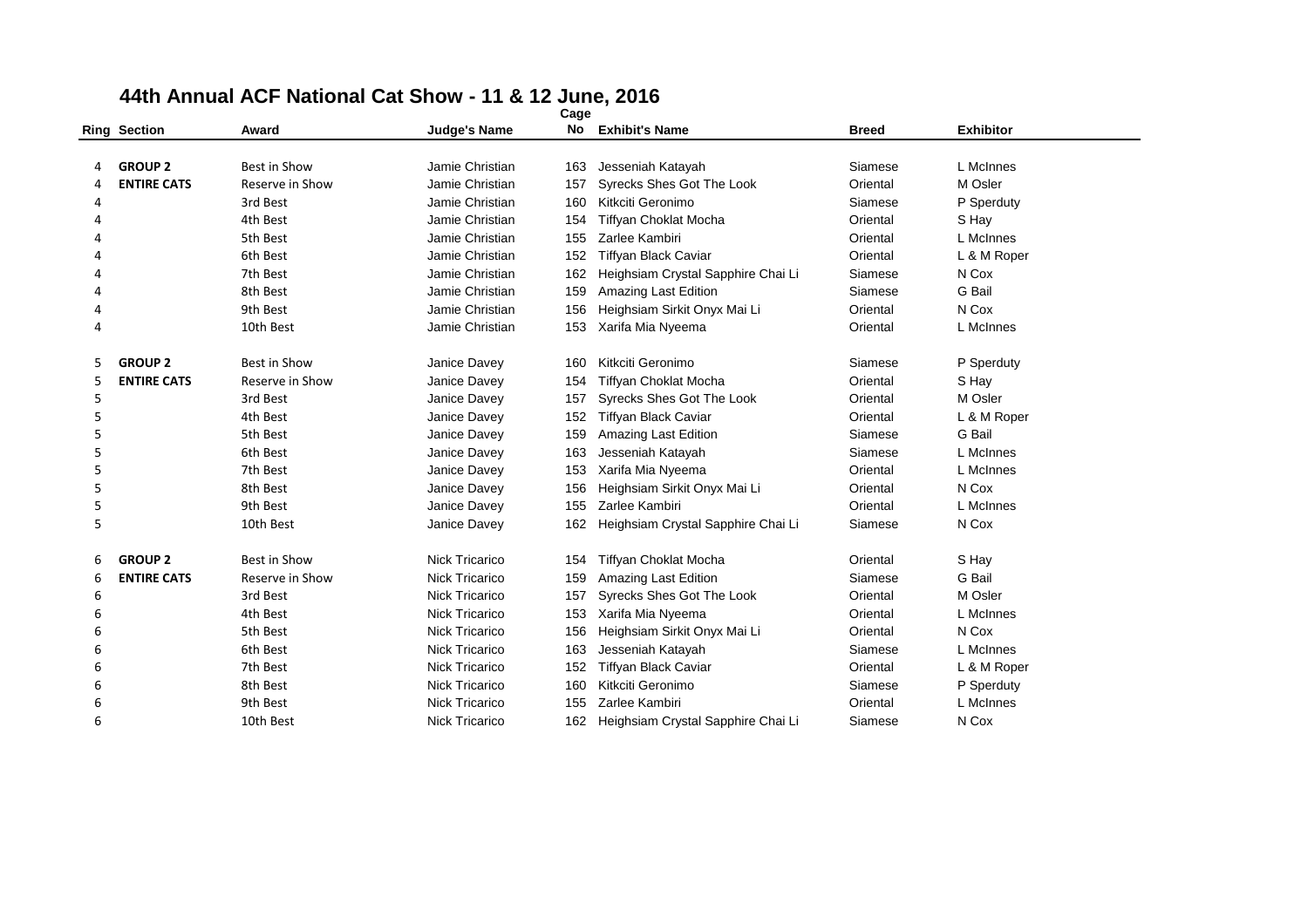|                |                     |                     |                        | vaye |                       |               |                  |
|----------------|---------------------|---------------------|------------------------|------|-----------------------|---------------|------------------|
|                | <b>Ring Section</b> | Award               | <b>Judge's Name</b>    | No   | <b>Exhibit's Name</b> | <b>Breed</b>  | <b>Exhibitor</b> |
|                |                     |                     |                        |      |                       |               |                  |
| 1              | <b>GROUP 2</b>      | <b>Best in Show</b> | <b>Brian Pearson</b>   | 165  | Tiffyan Black Bandana | Oriental      | S Hay            |
| 1              | <b>DESEXED CATS</b> | Reserve in Show     | <b>Brian Pearson</b>   | 164  | Sukra Khaleesi        | Foreign White | M & C Pryke      |
| 1              |                     | 3rd Best            | <b>Brian Pearson</b>   | 168  | Mingyang Tenshie      | Siamese       | P Sperduty       |
| 1              |                     | 4th Best            | <b>Brian Pearson</b>   | 167  | Scallywags Jasper     | Siamese       | S Lewis          |
| 1              |                     | 5th Best            | <b>Brian Pearson</b>   | 166  | Cindylin Apollo       | Oriental      | V Harney         |
| 2              | <b>GROUP 2</b>      | <b>Best in Show</b> | Jenny Weekes           | 165  | Tiffyan Black Bandana | Oriental      | S Hay            |
| 2              | <b>DESEXED CATS</b> | Reserve in Show     | Jenny Weekes           | 167  | Scallywags Jasper     | Siamese       | S Lewis          |
| $\overline{2}$ |                     | 3rd Best            | Jenny Weekes           | 166  | Cindylin Apollo       | Oriental      | V Harney         |
| $\overline{2}$ |                     | 4th Best            | Jenny Weekes           | 168  | Mingyang Tenshie      | Siamese       | P Sperduty       |
| $\overline{2}$ |                     | 5th Best            | Jenny Weekes           | 164  | Sukra Khaleesi        | Foreign White | M & C Pryke      |
| 3              | <b>GROUP 2</b>      | <b>Best in Show</b> | Lesley Morgan          | 165  | Tiffyan Black Bandana | Oriental      | S Hay            |
| 3              | <b>DESEXED CATS</b> | Reserve in Show     | Lesley Morgan          | 164  | Sukra Khaleesi        | Foreign White | M & C Pryke      |
| 3              |                     | 3rd Best            | Lesley Morgan          | 167  | Scallywags Jasper     | Siamese       | S Lewis          |
| 3              |                     | 4th Best            | Lesley Morgan          | 168  | Mingyang Tenshie      | Siamese       | P Sperduty       |
| 3              |                     | 5th Best            | Lesley Morgan          | 166  | Cindylin Apollo       | Oriental      | V Harney         |
|                |                     |                     |                        |      |                       |               |                  |
| 4              | <b>GROUP 2</b>      | <b>Best in Show</b> | <b>Heather Roberts</b> | 164  | Sukra Khaleesi        | Foreign White | M & C Pryke      |
| 4              | <b>DESEXED CATS</b> | Reserve in Show     | <b>Heather Roberts</b> | 167  | Scallywags Jasper     | Siamese       | S Lewis          |
| 4              |                     | 3rd Best            | <b>Heather Roberts</b> | 168  | Mingyang Tenshie      | Siamese       | P Sperduty       |
| 4              |                     | 4th Best            | <b>Heather Roberts</b> | 165  | Tiffyan Black Bandana | Oriental      | S Hay            |
| 4              |                     | 5th Best            | <b>Heather Roberts</b> | 166  | Cindylin Apollo       | Oriental      | V Harney         |
| 5              | <b>GROUP 2</b>      | <b>Best in Show</b> | David Colley           | 164  | Sukra Khaleesi        | Foreign White | M & C Pryke      |
| 5              | <b>DESEXED CATS</b> | Reserve in Show     | David Colley           | 168  | Mingyang Tenshie      | Siamese       | P Sperduty       |
| 5              |                     | 3rd Best            | David Colley           | 167  | Scallywags Jasper     | Siamese       | S Lewis          |
| 5              |                     | 4th Best            | David Colley           | 166  | Cindylin Apollo       | Oriental      | V Harney         |
| 5              |                     | 5th Best            | David Colley           | 165  | Tiffyan Black Bandana | Oriental      | S Hay            |
| 6              | <b>GROUP 2</b>      | <b>Best in Show</b> | <b>Margaret Steed</b>  | 165  | Tiffyan Black Bandana | Oriental      | S Hay            |
| 6              | <b>DESEXED CATS</b> | Reserve in Show     | Margaret Steed         | 166  | Cindylin Apollo       | Oriental      | V Harney         |
| 6              |                     | 3rd Best            | Margaret Steed         | 167  | Scallywags Jasper     | Siamese       | S Lewis          |
| 6              |                     | 4th Best            | <b>Margaret Steed</b>  | 164  | Sukra Khaleesi        | Foreign White | M & C Pryke      |
| 6              |                     | 5th Best            | <b>Margaret Steed</b>  | 168  | Mingyang Tenshie      | Siamese       | P Sperduty       |
|                |                     |                     |                        |      |                       |               |                  |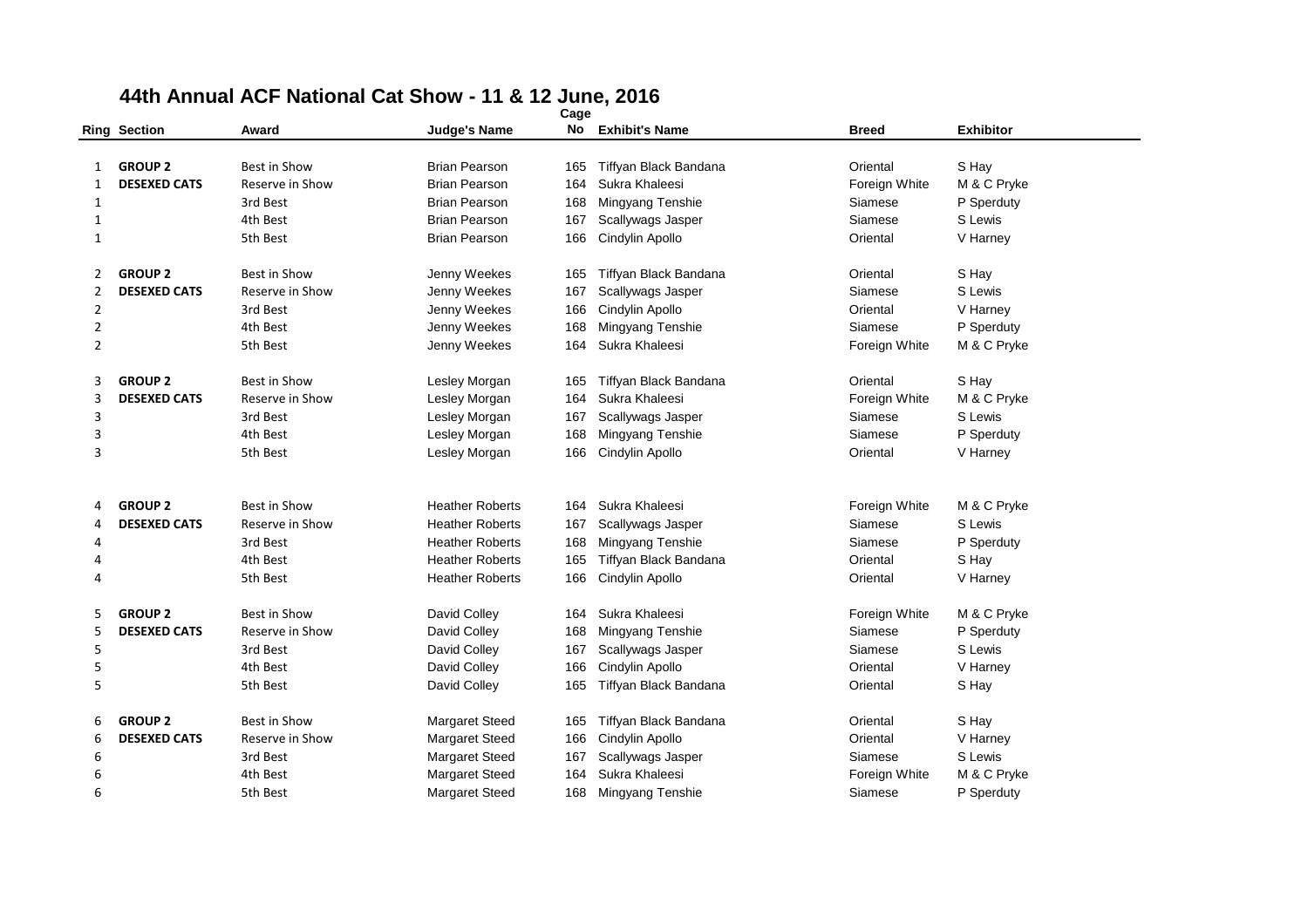|                     | <b>Ring Section</b>    | Award                | <b>Judge's Name</b> | No.        | <b>Exhibit's Name</b>                                   | <b>Breed</b>             | <b>Exhibitor</b>         |
|---------------------|------------------------|----------------------|---------------------|------------|---------------------------------------------------------|--------------------------|--------------------------|
|                     |                        |                      |                     |            |                                                         |                          |                          |
| 1                   | <b>GROUP 3 KITTENS</b> | Best in Show         | Jamie Christian     | 243        | Manis Voo Doo Child                                     | Sphynx                   | S Henriksen & R McGregor |
| 1                   |                        | Reserve in Show      | Jamie Christian     | 223        | <b>Bahati Black Temptation</b>                          | Mandalay                 | C Dyett                  |
| 1                   |                        | 3rd Best             | Jamie Christian     | 187        | Iceni Remus                                             | Bengal                   | K Drennan & E Cunnen     |
| 1                   |                        | 4th Best             | Jamie Christian     | 210        | Kittykatz Oohpsy Daisy                                  | <b>Burmese</b>           | N Thornton               |
| 1                   |                        | 5th Best             | Jamie Christian     | 201        | Ambritt Love Grows for our Rosemary                     | <b>British Shorthair</b> | J & A Maas               |
| 1                   |                        | 6th Best             | Jamie Christian     | 250        | Mockingjay Rue                                          | Tonkinese                | L & D Nesbitt            |
| 1                   |                        | 7th Best             | Jamie Christian     | 174        | <b>Cairocats Mystic Sands</b>                           | Abyssinian               | J Cook                   |
| 1                   |                        | 8th Best             | Jamie Christian     | 213        | Wottawood Lotte                                         | <b>Burmese</b>           | A Milner                 |
| 1                   |                        | 9th Best             | Jamie Christian     | 235        | Shilabo Galadriel                                       | Somali                   | K Biden                  |
| 1                   |                        | 10th Best            | Jamie Christian     | 231        | Jengari Gypsy Rose                                      | <b>Selkirk Rex</b>       | N Cahill                 |
|                     |                        | 11th Best            | Jamie Christian     | 183        | Ozki Juliana                                            | American S'hair          | K & L Harding            |
| 1                   |                        | 12th Best            | Jamie Christian     | 222        | Frisson BC Venus In Leo                                 | La Perm Longhair A Magee |                          |
|                     |                        | 13th Best            | Jamie Christian     | 239        | <b>Manis Titanium</b>                                   | Sphynx                   | S Henriksen & R McGregor |
| 1                   |                        | 14th Best            | Jamie Christian     | 192        | Biboohra Jumunji                                        | Bengal                   | V Kennett                |
| 1                   |                        | 15th Best            | Jamie Christian     | 227        | <b>Tachali Grand Hope</b>                               | Russian                  | M Carle                  |
|                     | <b>GROUP 3 KITTENS</b> | Best in Show         | David Colley        | 227        | <b>Tachali Grand Hope</b>                               | Russian                  | M Carle                  |
| 2                   |                        |                      |                     |            |                                                         |                          |                          |
| 2                   |                        | Reserve in Show      | David Colley        | 174        | <b>Cairocats Mystic Sands</b><br>Devma Hidden Moon Beam | Abyssinian<br>Devon Rex  | J Cook                   |
| 2<br>$\overline{2}$ |                        | 3rd Best<br>4th Best | David Colley        | 220        |                                                         | <b>British Shorthair</b> | M Taffijn<br>J & A Maas  |
|                     |                        | 5th Best             | David Colley        | 202        | Ambritt Dream Imagine and Believe                       |                          |                          |
| 2                   |                        |                      | David Colley        | 194        | Biboohra Taj Mahal                                      | Bengal                   | V Kennett                |
| $\overline{2}$      |                        | 6th Best<br>7th Best | David Colley        | 223<br>213 | <b>Bahati Black Temptation</b><br>Wottawood Lotte       | Mandalay                 | C Dyett<br>A Milner      |
| 2                   |                        | 8th Best             | David Colley        |            |                                                         | Burmese                  |                          |
| 2                   |                        |                      | David Colley        | 237        | Sphynxstar Osama Bin Shaven                             | Sphynx                   | J Dennington             |
| 2                   |                        | 9th Best             | David Colley        | 222        | Frisson BC Venus In Leo                                 | La Perm Longhair A Magee |                          |
| 2                   |                        | 10th Best            | David Colley        | 201        | Ambritt Love Grows for our Rosemary                     | <b>British Shorthair</b> | J & A Maas               |
| 2                   |                        | 11th Best            | David Colley        | 193        | Catamount Madam Curie Jismaanee                         | Bengal                   | T Bickerton              |
| 2                   |                        | 12th Best            | David Colley        | 180        | <b>Blazer Bling By Tiffany</b>                          | American S'hair          | A & J Berry              |
| 2                   |                        | 13th Best            | David Colley        | 212        | Belshogar Vision of Destiny                             | <b>Burmese</b>           | M Thistlewaite           |
| $\overline{2}$      |                        | 14th Best            | David Colley        | 217        | Purrmilla Mega Mojo                                     | Burmilla L'hair          | M Ristuccia              |
| $\overline{2}$      |                        | 15th Best            | David Colley        | 248        | Anniesong Bailey                                        | Tonkinese                | V Railton                |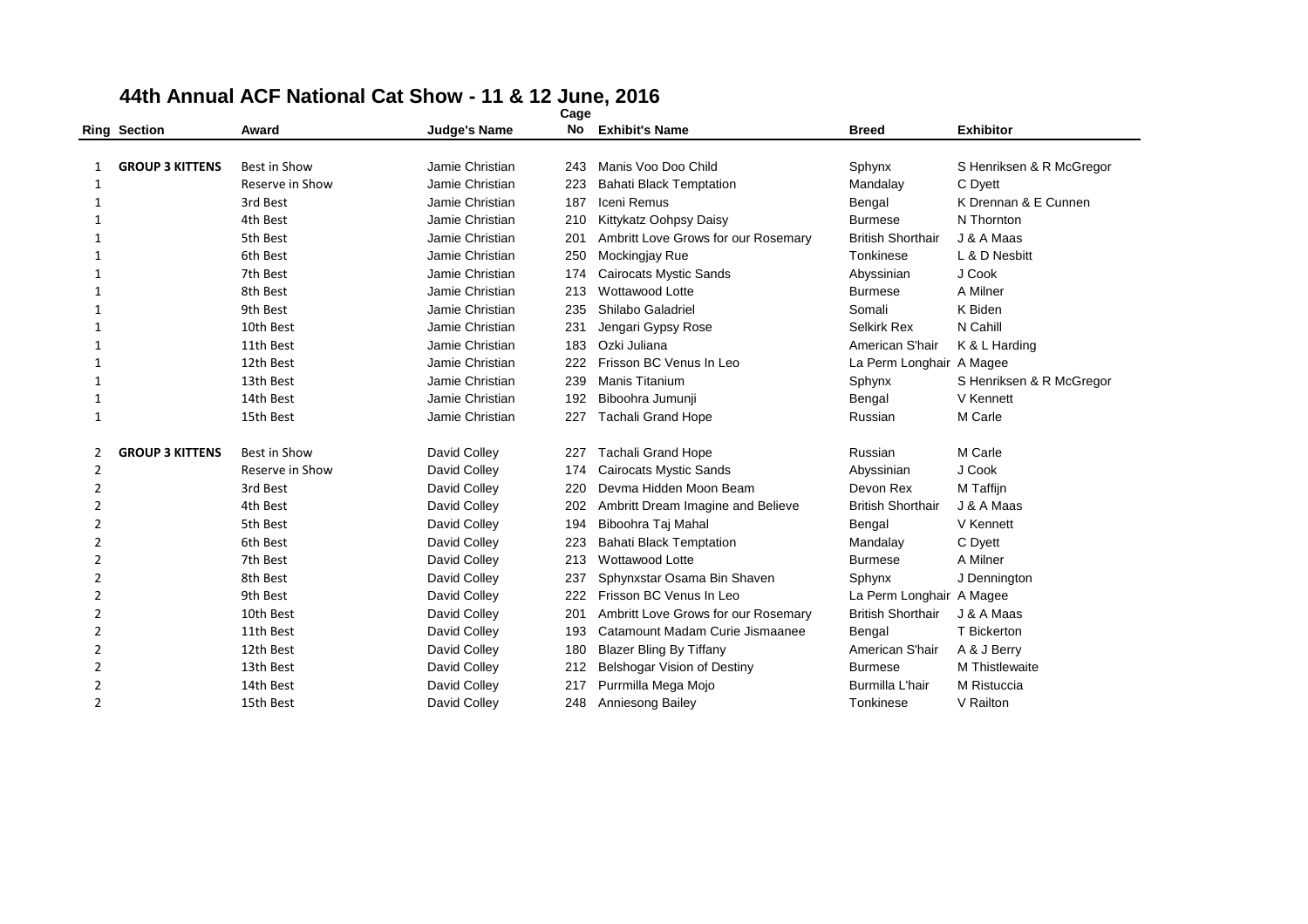|   | <b>Ring Section</b>    | Award           | <b>Judge's Name</b>    | No  | <b>Exhibit's Name</b>               | <b>Breed</b>             | <b>Exhibitor</b>         |
|---|------------------------|-----------------|------------------------|-----|-------------------------------------|--------------------------|--------------------------|
|   |                        |                 |                        |     |                                     |                          |                          |
| 3 | <b>GROUP 3 KITTENS</b> | Best in Show    | Jenni McKernan         | 243 | Manis Voo Doo Child                 | Sphynx                   | S Henriksen & R McGregor |
| 3 |                        | Reserve in Show | Jenni McKernan         | 210 | Kittykatz Oohpsy Daisy              | <b>Burmese</b>           | N Thornton               |
| 3 |                        | 3rd Best        | Jenni McKernan         | 172 | Cairocats Enter Sandman             | Abyssinian               | J Cook                   |
| 3 |                        | 4th Best        | Jenni McKernan         | 202 | Ambritt Dream Imagine and Believe   | <b>British Shorthair</b> | J & A Maas               |
| 3 |                        | 5th Best        | Jenni McKernan         | 221 | Misrmau Kem Heka                    | Egyptian Mau             | C Pryke                  |
| 3 |                        | 6th Best        | Jenni McKernan         | 207 | Belshogar With Diamonds             | <b>Burmese</b>           | M Thistlewaite           |
| 3 |                        | 7th Best        | Jenni McKernan         | 222 | Frisson BC Venus In Leo             | La Perm Longhair A Magee |                          |
| 3 |                        | 8th Best        | Jenni McKernan         | 239 | Manis Titanium                      | Sphynx                   | S Henriksen & R McGregor |
| 3 |                        | 9th Best        | Jenni McKernan         | 186 | Aacarmar Opersali Ma Kayo           | <b>Australian Mist</b>   | C Higgins & M Dart       |
| 3 |                        | 10th Best       | Jenni McKernan         | 235 | Shilabo Galadriel                   | Somali                   | K Biden                  |
| 3 |                        | 11th Best       | Jenni McKernan         | 216 | <b>Bahati Princess Ariel</b>        | <b>Burmilla</b>          | C Dyett                  |
| 3 |                        | 12th Best       | Jenni McKernan         | 250 | Mockingjay Rue                      | Tonkinese                | L & D Nesbitt            |
| 3 |                        | 13th Best       | Jenni McKernan         | 194 | Biboohra Taj Mahal                  | Bengal                   | V Kennett                |
| 3 |                        | 14th Best       | Jenni McKernan         | 174 | <b>Cairocats Mystic Sands</b>       | Abyssinian               | J Cook                   |
| 3 |                        | 15th Best       | Jenni McKernan         | 181 | Ozki Samson                         | American S'hair          | K & L Harding            |
| 4 | <b>GROUP 3 KITTENS</b> | Best in Show    | <b>Heather Roberts</b> | 210 | Kittykatz Oohpsy Daisy              | <b>Burmese</b>           | N Thornton               |
| 4 |                        | Reserve in Show | <b>Heather Roberts</b> | 227 | <b>Tachali Grand Hope</b>           | Russian                  | M Carle                  |
| Δ |                        | 3rd Best        | <b>Heather Roberts</b> | 201 | Ambritt Love Grows for our Rosemary | <b>British Shorthair</b> | J & A Maas               |
| Δ |                        | 4th Best        | <b>Heather Roberts</b> | 216 | <b>Bahati Princess Ariel</b>        | <b>Burmilla</b>          | C Dyett                  |
| Δ |                        | 5th Best        | <b>Heather Roberts</b> | 207 | Belshogar With Diamonds             | <b>Burmese</b>           | M Thistlewaite           |
| 4 |                        | 6th Best        | <b>Heather Roberts</b> | 186 | Aacarmar Opersali Ma Kayo           | <b>Australian Mist</b>   | C Higgins & M Dart       |
| Δ |                        | 7th Best        | <b>Heather Roberts</b> | 233 | Skiboots Boomerang                  | Snowshoe                 | S Oakley                 |
| Δ |                        | 8th Best        | <b>Heather Roberts</b> | 187 | Iceni Remus                         | Bengal                   | K Drennan & E Cunnen     |
| Δ |                        | 9th Best        | <b>Heather Roberts</b> | 172 | Cairocats Enter Sandman             | Abyssinian               | J Cook                   |
| 4 |                        | 10th Best       | <b>Heather Roberts</b> | 194 | Biboohra Taj Mahal                  | Bengal                   | V Kennett                |
| Δ |                        | 11th Best       | <b>Heather Roberts</b> | 235 | Shilabo Galadriel                   | Somali                   | K Biden                  |
| Δ |                        | 12th Best       | <b>Heather Roberts</b> | 212 | Belshogar Vision of Destiny         | <b>Burmese</b>           | M Thistlewaite           |
| Δ |                        | 13th Best       | <b>Heather Roberts</b> | 174 | <b>Cairocats Mystic Sands</b>       | Abyssinian               | J Cook                   |
| Δ |                        | 14th Best       | <b>Heather Roberts</b> | 244 | Decha Lord Almighty Oodat           | Sphynx                   | E Tonkin                 |
| 4 |                        | 15th Best       | <b>Heather Roberts</b> | 181 | Ozki Samson                         | American S'hair          | K & L Harding            |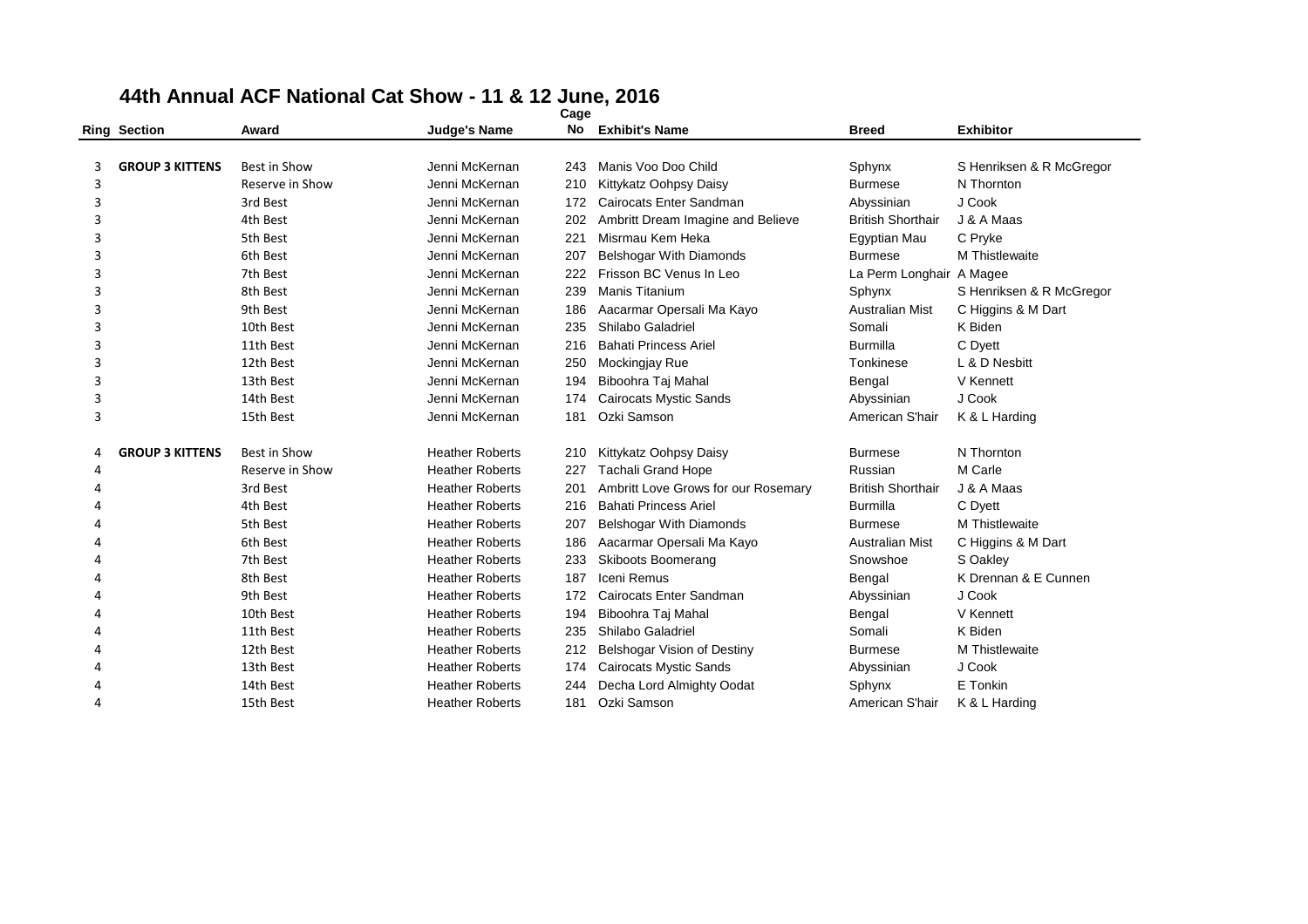|   | <b>Ring Section</b>    | Award           | <b>Judge's Name</b>   | No  | <b>Exhibit's Name</b>               | <b>Breed</b>             | <b>Exhibitor</b> |
|---|------------------------|-----------------|-----------------------|-----|-------------------------------------|--------------------------|------------------|
|   |                        |                 |                       |     |                                     |                          |                  |
| 5 | <b>GROUP 3 KITTENS</b> | Best in Show    | Nick Tricarico        | 194 | Biboohra Taj Mahal                  | Bengal                   | V Kennett        |
| 5 |                        | Reserve in Show | <b>Nick Tricarico</b> | 227 | <b>Tachali Grand Hope</b>           | Russian                  | M Carle          |
| 5 |                        | 3rd Best        | <b>Nick Tricarico</b> | 202 | Ambritt Dream Imagine and Believe   | <b>British Shorthair</b> | J & A Maas       |
| 5 |                        | 4th Best        | <b>Nick Tricarico</b> | 212 | Belshogar Vision of Destiny         | <b>Burmese</b>           | M Thistlewaite   |
| 5 |                        | 5th Best        | <b>Nick Tricarico</b> | 218 | Kyapark Tabbytha                    | Devon Rex                | P Watts          |
| 5 |                        | 6th Best        | <b>Nick Tricarico</b> | 174 | Cairocats Mystic Sands              | Abyssinian               | J Cook           |
| 5 |                        | 7th Best        | <b>Nick Tricarico</b> | 215 | Bahati Imperial Jade                | <b>Burmilla</b>          | D Marsh          |
| 5 |                        | 8th Best        | <b>Nick Tricarico</b> | 184 | Ozki Queenie                        | American S'hair          | K & L Harding    |
| 5 |                        | 9th Best        | <b>Nick Tricarico</b> | 213 | Wottawood Lotte                     | <b>Burmese</b>           | A Milner         |
| 5 |                        | 10th Best       | <b>Nick Tricarico</b> | 201 | Ambritt Love Grows for our Rosemary | <b>British Shorthair</b> | J & A Maas       |
| 5 |                        | 11th Best       | <b>Nick Tricarico</b> | 172 | Cairocats Enter Sandman             | Abyssinian               | J Cook           |
| 5 |                        | 12th Best       | <b>Nick Tricarico</b> | 233 | <b>Skiboots Boomerang</b>           | Snowshoe                 | S Oakley         |
| 5 |                        | 13th Best       | <b>Nick Tricarico</b> | 185 | Cheveyo Cherokee                    | American S'hair          | J Dennington     |
| 5 |                        | 14th Best       | <b>Nick Tricarico</b> | 231 | Jengari Gypsy Rose                  | Selkirk Rex              | N Cahill         |
| 5 |                        | 15th Best       | <b>Nick Tricarico</b> | 250 | Mockingjay Rue                      | Tonkinese                | L & D Nesbitt    |
| 6 | <b>GROUP 3 KITTENS</b> | Best in Show    | <b>Margaret Steed</b> | 205 | Bahati King Of The Stars            | <b>Burmese</b>           | C Dyett          |
| 6 |                        | Reserve in Show | <b>Margaret Steed</b> | 174 | <b>Cairocats Mystic Sands</b>       | Abyssinian               | J Cook           |
| 6 |                        | 3rd Best        | <b>Margaret Steed</b> | 227 | <b>Tachali Grand Hope</b>           | Russian                  | M Carle          |
| 6 |                        | 4th Best        | <b>Margaret Steed</b> | 194 | Biboohra Taj Mahal                  | Bengal                   | V Kennett        |
| 6 |                        | 5th Best        | Margaret Steed        | 216 | <b>Bahati Princess Ariel</b>        | Burmilla                 | C Dyett          |
| 6 |                        | 6th Best        | <b>Margaret Steed</b> | 181 | Ozki Samson                         | American S'hair          | K & L Harding    |
| 6 |                        | 7th Best        | <b>Margaret Steed</b> | 241 | Kamea Tiffeny                       | Sphynx                   | S Tait           |
| 6 |                        | 8th Best        | <b>Margaret Steed</b> | 201 | Ambritt Love Grows for our Rosemary | <b>British Shorthair</b> | J & A Maas       |
| 6 |                        | 9th Best        | <b>Margaret Steed</b> | 249 | Emmel Just A Touch Of Spice         | Tonkinese                | L Butzbach       |
| 6 |                        | 10th Best       | <b>Margaret Steed</b> | 231 | Jengari Gypsy Rose                  | <b>Selkirk Rex</b>       | N Cahill         |
| 6 |                        | 11th Best       | <b>Margaret Steed</b> | 188 | Catempire Princess Valentina        | Bengal                   | C Pruss          |
| 6 |                        | 12th Best       | <b>Margaret Steed</b> | 233 | Skiboots Boomerang                  | Snowshoe                 | S Oakley         |
| 6 |                        | 13th Best       | <b>Margaret Steed</b> | 172 | Cairocats Enter Sandman             | Abyssinian               | J Cook           |
| 6 |                        | 14th Best       | <b>Margaret Steed</b> | 221 | Misrmau Kem Heka                    | Egyptian Mau             | C Pryke          |
| 6 |                        | 15th Best       | <b>Margaret Steed</b> | 212 | Belshogar Vision of Destiny         | <b>Burmese</b>           | M Thistlewaite   |
|   |                        |                 |                       |     |                                     |                          |                  |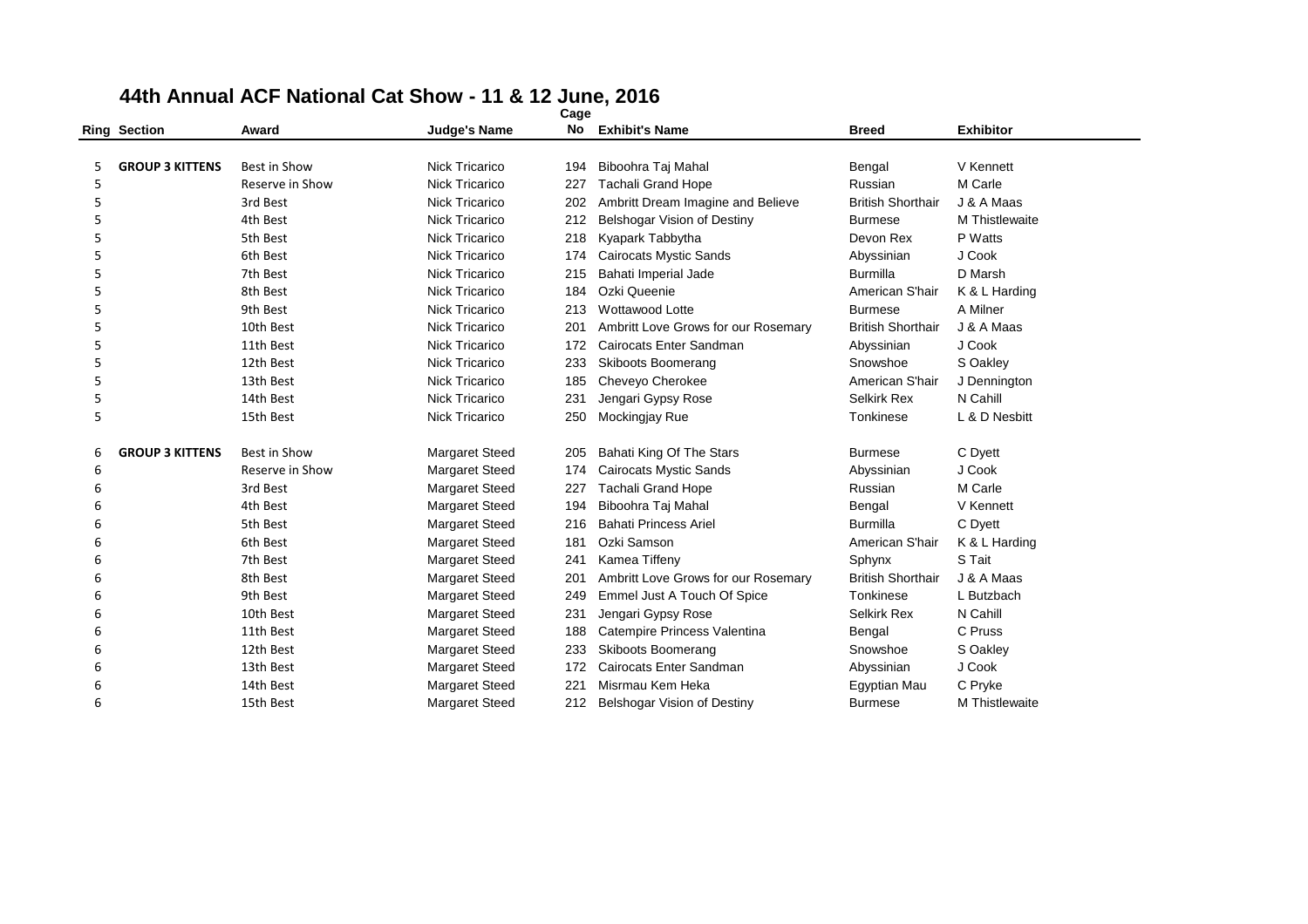# **44th Annual ACF National Cat Show - 11 & 12 June, 2016 Ring Section Award Judge's Name**

|                |                     |                     |                        | Cage |                                     |                          |                                  |
|----------------|---------------------|---------------------|------------------------|------|-------------------------------------|--------------------------|----------------------------------|
|                | <b>Ring Section</b> | Award               | <b>Judge's Name</b>    | No   | <b>Exhibit's Name</b>               | <b>Breed</b>             | <b>Exhibitor</b>                 |
|                |                     |                     |                        |      |                                     |                          |                                  |
|                | <b>GROUP 3</b>      | Best in Show        | <b>Heather Roberts</b> | 281  | Bahati Little Drummer Boy           | <b>Burmese</b>           | C Dyett                          |
| 1              | <b>ENTIRE CATS</b>  | Reserve in Show     | <b>Heather Roberts</b> | 299  | Kimara Blu Shimma Aschea            | Russian                  | L Nikiforos                      |
| 1              |                     | 3rd Best            | <b>Heather Roberts</b> | 297  | Kimara Metallica Blu Sumfin Special | Russian                  | L Nikiforos                      |
| 1              |                     | 4th Best            | <b>Heather Roberts</b> | 295  | Manximus Hello Handsome             | Manx                     | M Brotchie                       |
| 1              |                     | 5th Best            | <b>Heather Roberts</b> | 279  | Philaus Ja Mie                      | <b>British Shorthair</b> | J Tiangco & M Booradale          |
| 1              |                     | 6th Best            | <b>Heather Roberts</b> | 253  | Osiris(V) Maid In Australia         | Abyssinian               | M & S Shawn                      |
| 1              |                     | 7th Best            | <b>Heather Roberts</b> | 275  | Ambritt Gunna Knock Ya Socks Off    | <b>British Shorthair</b> | J & A Maas                       |
|                |                     | 8th Best            | <b>Heather Roberts</b> | 307  | Manis Just Pure Sass                | Sphynx                   | S Henriksen & R McGegor          |
| 1              |                     | 9th Best            | <b>Heather Roberts</b> | 291  | Frisson BC Zila                     | La Perm Longhair A Magee |                                  |
| 1              |                     | 10th Best           | <b>Heather Roberts</b> | 261  | <b>Adehills Lionheart</b>           | Bengal                   | <b>B</b> Walls                   |
| 1              |                     | 11th Best           | <b>Heather Roberts</b> | 298  | Tachali Contessa Tatiana            | Russian                  | M Carle                          |
| 1              |                     | 12th Best           | <b>Heather Roberts</b> | 292  | Bahati Hidden Treasure              | Mandalay                 | C Dyett                          |
| 1              |                     | 13th Best           | <b>Heather Roberts</b> | 305  | Forseti Demon Mio Mio               | Scottish Fold L/H        | J Coles, J Gablonski, J Denningt |
| 1              |                     | 14th Best           | <b>Heather Roberts</b> | 256  | Ozki Charmin' Sylvia                | American S'hair          | L Adams                          |
| 1              |                     | 15th Best           | <b>Heather Roberts</b> | 257  | Aacarmar Oashanwill Edrea           | Australian Mist          | C Higgins & M Dart               |
| 2              | <b>GROUP 3</b>      | <b>Best in Show</b> | Lesley Morgan          | 297  | Kimara Metallica Blu Sumfin Special | Russian                  | L Nikiforos                      |
| 2              | <b>ENTIRE CATS</b>  | Reserve in Show     | Lesley Morgan          | 253  | Osiris(V) Maid In Australia         | Abyssinian               | M & S Shawn                      |
| $\overline{2}$ |                     | 3rd Best            | Lesley Morgan          | 299  | Kimara Blu Shimma Aschea            | Russian                  | L Nikiforos                      |
| 2              |                     | 4th Best            | Lesley Morgan          | 283  | <b>Brookside Frothy Latee</b>       | <b>Burmese</b>           | D Dolman & C Plessnig            |
| 2              |                     | 5th Best            | Lesley Morgan          | 278  | Reshky Cirque De La Lune            | <b>British Shorthair</b> | J Gablonski                      |
| $\overline{2}$ |                     | 6th Best            | Lesley Morgan          | 292  | Bahati Hidden Treasure              | Mandalay                 | C Dyett                          |
| 2              |                     | 7th Best            | Lesley Morgan          | 272  | Ambritt Hurricane Harry             | <b>British Shorthair</b> | J & A Maas                       |
| $\overline{2}$ |                     | 8th Best            | Lesley Morgan          | 254  | Osiris(V) Perfect Rose              | Abyssinian               | M & S Shawn                      |
| 2              |                     | 9th Best            | Lesley Morgan          | 303  | Kimara Rosevel Lady Avis            | Russian                  | P Veness                         |
| $\overline{2}$ |                     | 10th Best           | Lesley Morgan          | 291  | Frisson BC Zila                     | La Perm Longhair A Magee |                                  |
| 2              |                     | 11th Best           | Lesley Morgan          | 273  | Ambritt Here Comes Ralphie          | <b>British Shorthair</b> | P Lanigan                        |
| 2              |                     | 12th Best           | Lesley Morgan          | 293  | Blackglama Jewel                    | Mandalay                 | M Ristuccia                      |
| 2              |                     | 13th Best           | Lesley Morgan          | 261  | <b>Adehills Lionheart</b>           | Bengal                   | <b>B</b> Walls                   |
| 2              |                     | 14th Best           | Lesley Morgan          | 277  | Ambritt Poetry In Motion            | <b>British Shorthair</b> | P Lanigan                        |
| $\overline{2}$ |                     | 15th Best           | Lesley Morgan          | 290  | Felis Belgica Ch Jao Ying Pirous    | Korat                    | E Vincent                        |
|                |                     |                     |                        |      |                                     |                          |                                  |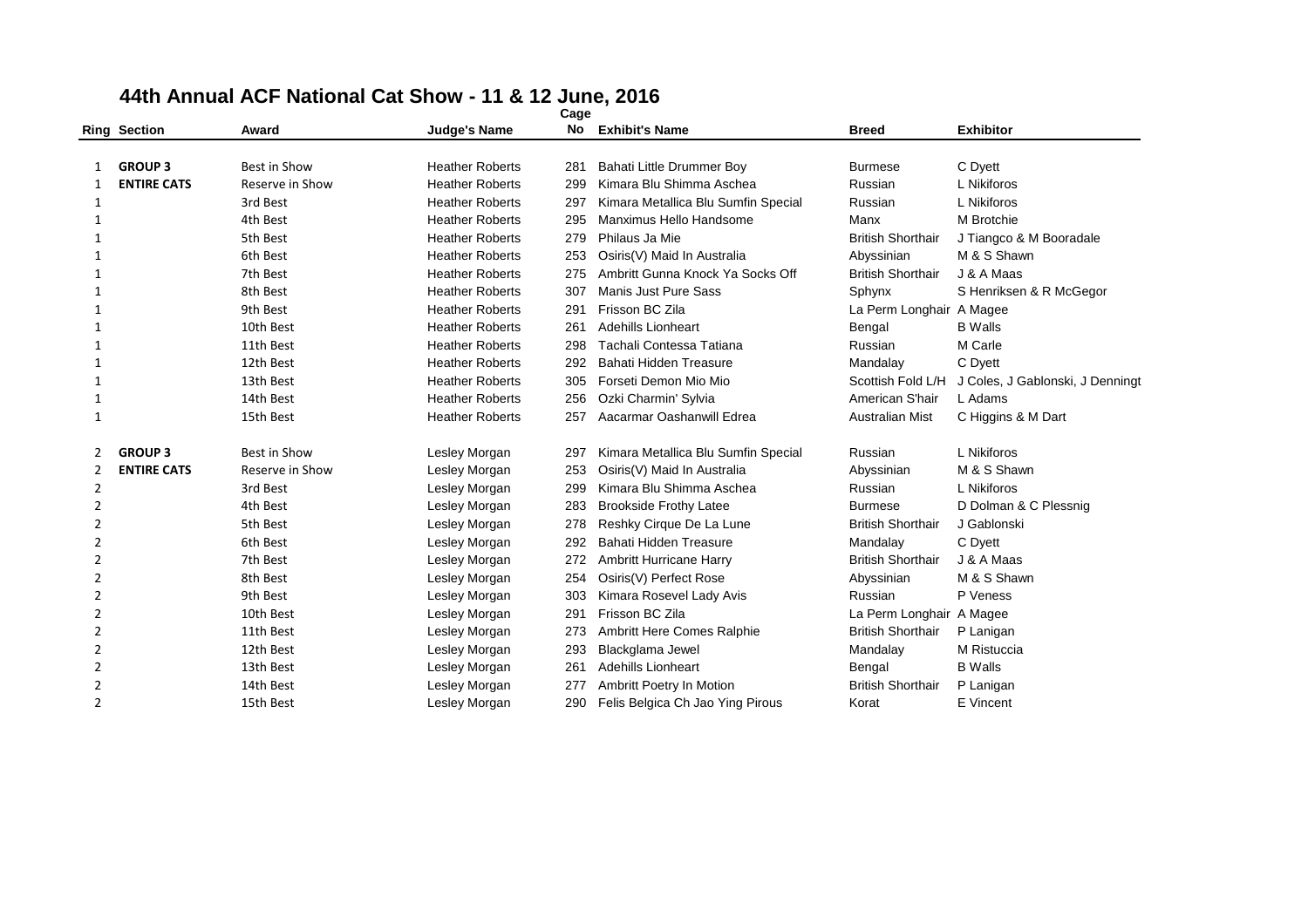|   | <b>Ring Section</b> | Award               | <b>Judge's Name</b>   | No   | <b>Exhibit's Name</b>               | <b>Breed</b>             | <b>Exhibitor</b>                 |
|---|---------------------|---------------------|-----------------------|------|-------------------------------------|--------------------------|----------------------------------|
|   |                     |                     |                       |      |                                     |                          |                                  |
|   | <b>GROUP 3</b>      | Best in Show        | <b>Margaret Steed</b> | 282. | <b>Brookside Willows Gem</b>        | <b>Burmese</b>           | D Dolman & C Plessnig            |
| 3 | <b>ENTIRE CATS</b>  | Reserve in Show     | Margaret Steed        | 268  | Catempire Lady Juliet               | Bengal                   | C Pruss                          |
| 3 |                     | 3rd Best            | <b>Margaret Steed</b> | 253  | Osiris(V) Maid In Australia         | Abyssinian               | M & S Shawn                      |
| 3 |                     | 4th Best            | <b>Margaret Steed</b> | 297  | Kimara Metallica Blu Sumfin Special | Russian                  | L Nikiforos                      |
| 3 |                     | 5th Best            | <b>Margaret Steed</b> | 307  | Manis Just Pure Sass                | Sphynx                   | S Henriksen & R McGegor          |
| 3 |                     | 6th Best            | <b>Margaret Steed</b> | 272  | <b>Ambritt Hurricane Harry</b>      | <b>British Shorthair</b> | J & A Maas                       |
| 3 |                     | 7th Best            | <b>Margaret Steed</b> | 285  | <b>Miamber Sliver Buffy</b>         | <b>Burmilla</b>          | M Ristuccia                      |
| 3 |                     | 8th Best            | <b>Margaret Steed</b> | 288  | Devma Arctic Fire                   | Devon Rex                | M Taffijn                        |
| 3 |                     | 9th Best            | <b>Margaret Steed</b> | 259  | Aacarmar Idurjayorph Ma Narkeasha   | <b>Australian Mist</b>   | C Higgins & M Dart               |
| 3 |                     | 10th Best           | <b>Margaret Steed</b> | 311  | Anniesong Byron Boy                 | Tonkinese                | V Railton                        |
| 3 |                     | 11th Best           | <b>Margaret Steed</b> | 299  | Kimara Blu Shimma Aschea            | Russian                  | L Nikiforos                      |
| 3 |                     | 12th Best           | <b>Margaret Steed</b> | 290  | Felis Belgica Ch Jao Ying Pirous    | Korat                    | E Vincent                        |
| 3 |                     | 13th Best           | <b>Margaret Steed</b> | 295  | Manximus Hello Handsome             | Manx                     | M Brotchie                       |
| 3 |                     | 14th Best           | <b>Margaret Steed</b> | 252  | Abysphere's Alexander Nevsky        | Abyssinian               | M & S Shawn                      |
| 3 |                     | 15th Best           | Margaret Steed        | 256  | Ozki Charmin' Sylvia                | American S'hair          | L Adams                          |
| 4 | <b>GROUP 3</b>      | <b>Best in Show</b> | Jamie Christian       | 284  | <b>Brookside Shot Silks Glow</b>    | <b>Burmese</b>           | D Dolman & C Plessnig            |
| 4 | <b>ENTIRE CATS</b>  | Reserve in Show     | Jamie Christian       | 293  | Blackglama Jewel                    | Mandalay                 | M Ristuccia                      |
| 4 |                     | 3rd Best            | Jamie Christian       | 280  | <b>Ambritt Shamrock Shooter</b>     | <b>British Shorthair</b> | J & A Maas                       |
| Δ |                     | 4th Best            | Jamie Christian       | 291  | Frisson BC Zila                     | La Perm Longhair A Magee |                                  |
|   |                     | 5th Best            | Jamie Christian       | 263  | Wagati Zain                         | Bengal                   | P Harrison                       |
|   |                     | 6th Best            | Jamie Christian       | 303  | Kimara Rosevel Lady Avis            | Russian                  | P Veness                         |
|   |                     | 7th Best            | Jamie Christian       | 273  | <b>Ambritt Here Comes Ralphie</b>   | <b>British Shorthair</b> | P Lanigan                        |
|   |                     | 8th Best            | Jamie Christian       | 254  | Osiris(V) Perfect Rose              | Abyssinian               | M & S Shawn                      |
|   |                     | 9th Best            | Jamie Christian       | 310  | Anniesong Storm                     | Tonkinese                | V Railton                        |
|   |                     | 10th Best           | Jamie Christian       | 292  | <b>Bahati Hidden Treasure</b>       | Mandalay                 | C Dyett                          |
|   |                     | 11th Best           | Jamie Christian       | 290  | Felis Belgica Ch Jao Ying Pirous    | Korat                    | E Vincent                        |
|   |                     | 12th Best           | Jamie Christian       | 305  | Forseti Demon Mio Mio               | Scottish Fold L/H        | J Coles, J Gablonski, J Denningt |
|   |                     | 13th Best           | Jamie Christian       | 307  | Manis Just Pure Sass                | Sphynx                   | S Henriksen & R McGegor          |
|   |                     | 14th Best           | Jamie Christian       | 295  | Manximus Hello Handsome             | Manx                     | M Brotchie                       |
| Δ |                     | 15th Best           | Jamie Christian       |      | 313 Nibbel Fawn Fantasy             | Tonkinese                | L Butzbach                       |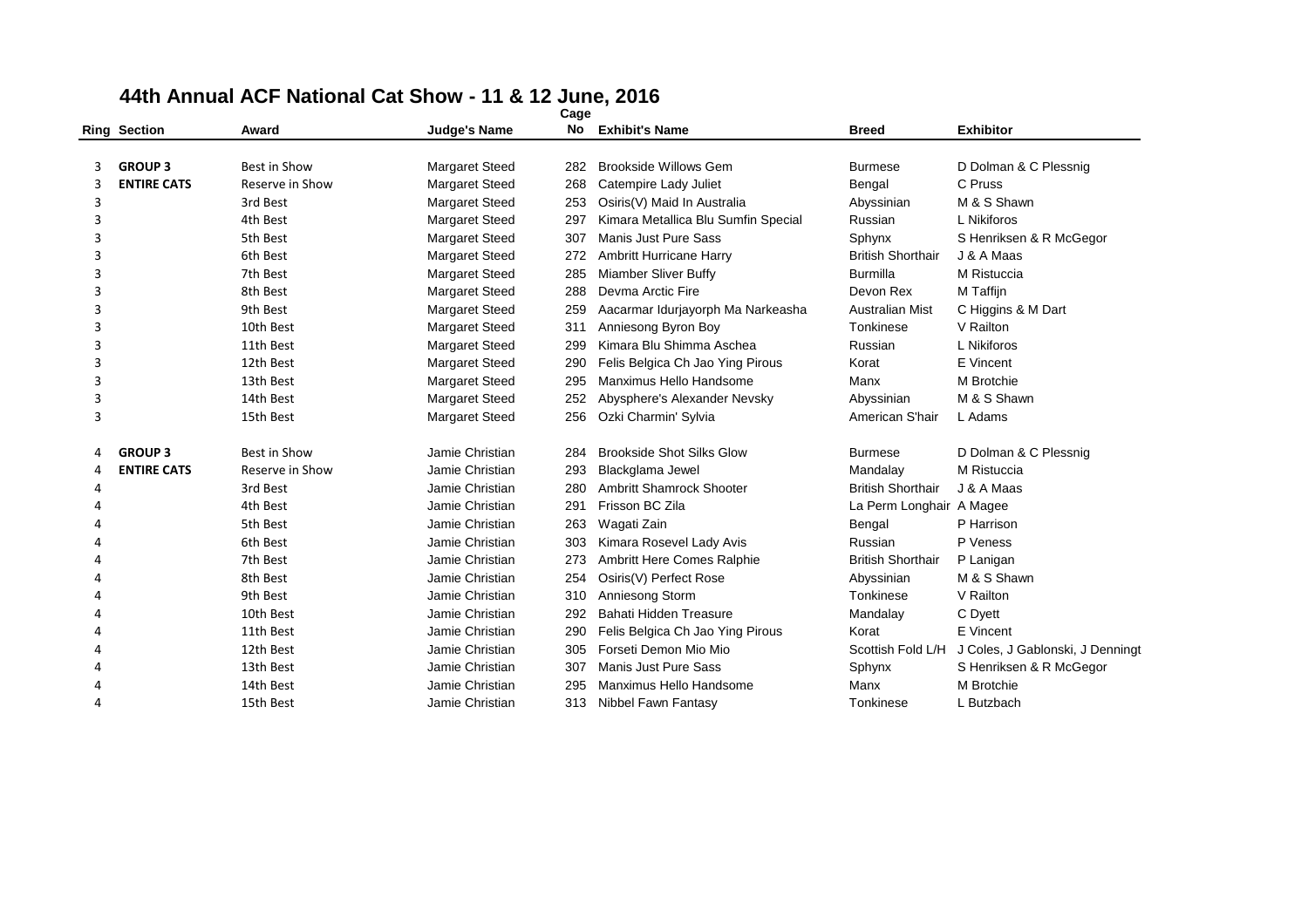|   | <b>Ring Section</b> | Award               | <b>Judge's Name</b> | No  | <b>Exhibit's Name</b>            | <b>Breed</b>             | <b>Exhibitor</b>                                   |
|---|---------------------|---------------------|---------------------|-----|----------------------------------|--------------------------|----------------------------------------------------|
|   |                     |                     |                     |     |                                  |                          |                                                    |
| 5 | <b>GROUP 3</b>      | Best in Show        | David Colley        | 293 | Blackglama Jewel                 | Mandalay                 | M Ristuccia                                        |
| 5 | <b>ENTIRE CATS</b>  | Reserve in Show     | David Colley        | 261 | <b>Adehills Lionheart</b>        | Bengal                   | <b>B</b> Walls                                     |
| 5 |                     | 3rd Best            | David Colley        | 303 | Kimara Rosevel Lady Avis         | Russian                  | P Veness                                           |
| 5 |                     | 4th Best            | David Colley        | 276 | Ambritt Let The Good Times Roll  | <b>British Shorthair</b> | N & C Tricarico                                    |
| 5 |                     | 5th Best            | David Colley        | 305 | Forseti Demon Mio Mio            | Scottish Fold L/H        | J Coles, J Gablonski, J Denningt                   |
| 5 |                     | 6th Best            | David Colley        | 252 | Abysphere's Alexander Nevsky     | Abyssinian               | M & S Shawn                                        |
| 5 |                     | 7th Best            | David Colley        | 263 | Wagati Zain                      | Bengal                   | P Harrison                                         |
| 5 |                     | 8th Best            | David Colley        | 301 | Tachali Madam Lacy               | Russian                  | M Carle                                            |
| 5 |                     | 9th Best            | David Colley        | 275 | Ambritt Gunna Knock Ya Socks Off | <b>British Shorthair</b> | J & A Maas                                         |
| 5 |                     | 10th Best           | David Colley        | 284 | <b>Brookside Shot Silks Glow</b> | <b>Burmese</b>           | D Dolman & C Plessnig                              |
| 5 |                     | 11th Best           | David Colley        | 307 | Manis Just Pure Sass             | Sphynx                   | S Henriksen & R McGegor                            |
| 5 |                     | 12th Best           | David Colley        | 258 | Aacarmar Ibayali Zaafira         | <b>Australian Mist</b>   | C Higgins & M Dart                                 |
| 5 |                     | 13th Best           | David Colley        | 287 | Devma Gremlins Daze              | Devon Rex                | M Taffijn                                          |
| 5 |                     | 14th Best           | David Colley        | 270 | Catamount Chaandi Apsara Kanya   | Bengal                   | T Bickerton                                        |
| 5 |                     | 15th Best           | David Colley        | 311 | Anniesong Byron Boy              | Tonkinese                | V Railton                                          |
| 6 | <b>GROUP 3</b>      | <b>Best in Show</b> | Geoffrey Dumigan    | 254 | Osiris(V) Perfect Rose           | Abyssinian               | M & S Shawn                                        |
| 6 | <b>ENTIRE CATS</b>  | Reserve in Show     | Geoffrey Dumigan    | 282 | <b>Brookside Willows Gem</b>     | <b>Burmese</b>           | D Dolman & C Plessnig                              |
| 6 |                     | 3rd Best            | Geoffrey Dumigan    | 285 | Miamber Sliver Buffy             | <b>Burmilla</b>          | M Ristuccia                                        |
| 6 |                     | 4th Best            | Geoffrey Dumigan    | 307 | Manis Just Pure Sass             | Sphynx                   | S Henriksen & R McGegor                            |
| 6 |                     | 5th Best            | Geoffrey Dumigan    | 288 | Devma Arctic Fire                | Devon Rex                | M Taffijn                                          |
| 6 |                     | 6th Best            | Geoffrey Dumigan    | 261 | <b>Adehills Lionheart</b>        | Bengal                   | <b>B</b> Walls                                     |
| 6 |                     | 7th Best            | Geoffrey Dumigan    | 292 | Bahati Hidden Treasure           | Mandalay                 | C Dyett                                            |
| 6 |                     | 8th Best            | Geoffrey Dumigan    | 278 | Reshky Cirque De La Lune         | <b>British Shorthair</b> | J Gablonski                                        |
| 6 |                     | 9th Best            | Geoffrey Dumigan    | 295 | Manximus Hello Handsome          | Manx                     | M Brotchie                                         |
| 6 |                     | 10th Best           | Geoffrey Dumigan    | 299 | Kimara Blu Shimma Aschea         | Russian                  | L Nikiforos                                        |
| 6 |                     | 11th Best           | Geoffrey Dumigan    | 258 | Aacarmar Ibayali Zaafira         | <b>Australian Mist</b>   | C Higgins & M Dart                                 |
| 6 |                     | 12th Best           | Geoffrey Dumigan    | 256 | Ozki Charmin' Sylvia             | American S'hair          | L Adams                                            |
| 6 |                     | 13th Best           | Geoffrey Dumigan    | 253 | Osiris(V) Maid In Australia      | Abyssinian               | M & S Shawn                                        |
| 6 |                     | 14th Best           | Geoffrey Dumigan    | 290 | Felis Belgica Ch Jao Ying Pirous | Korat                    | E Vincent                                          |
| 6 |                     | 15th Best           | Geoffrey Dumigan    | 305 | Forseti Demon Mio Mio            |                          | Scottish Fold L/H J Coles, J Gablonski, J Denningt |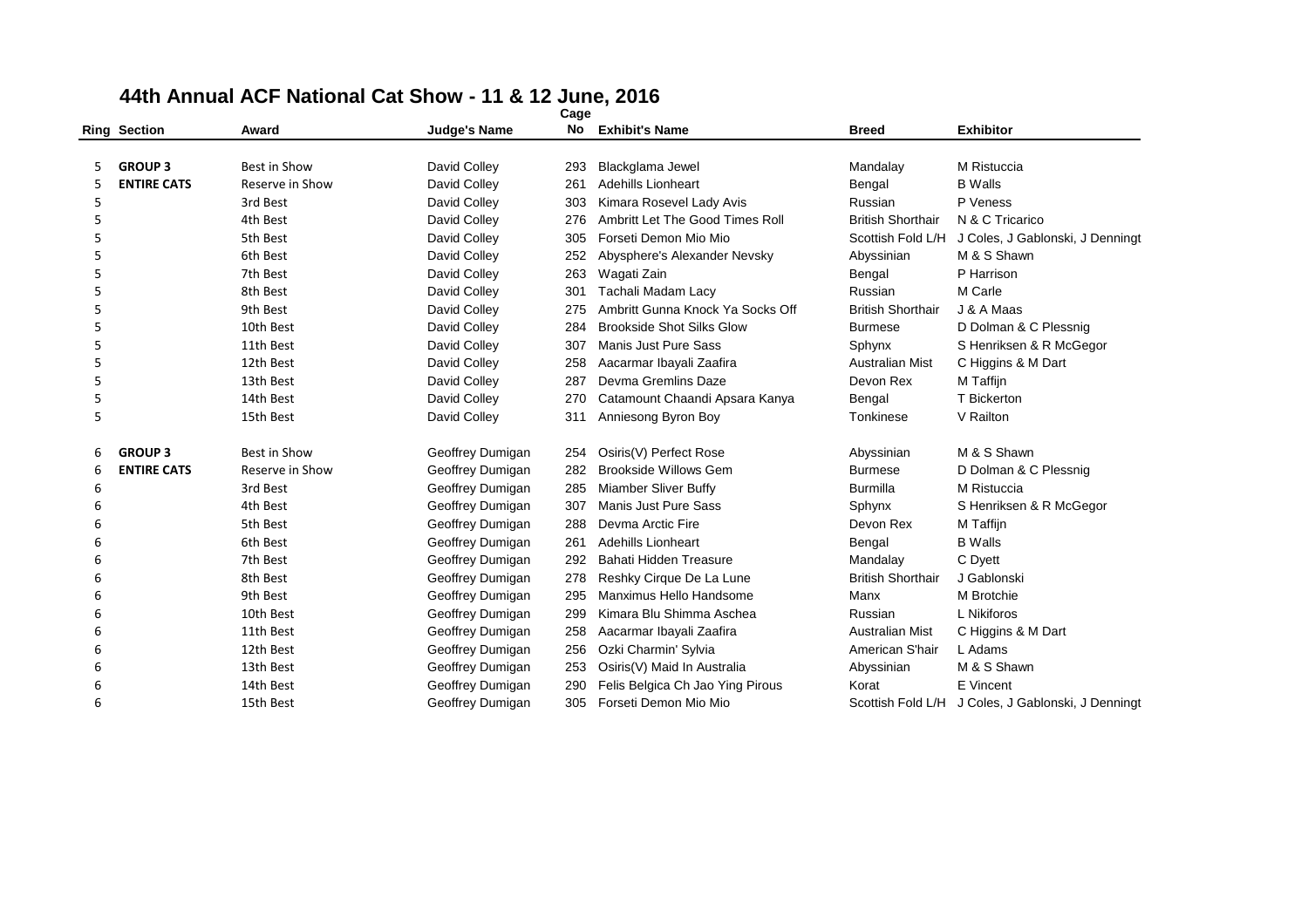|                | <b>Ring Section</b> | Award               | <b>Judge's Name</b>    | No. | <b>Exhibit's Name</b>                         | <b>Breed</b>             | <b>Exhibitor</b>         |
|----------------|---------------------|---------------------|------------------------|-----|-----------------------------------------------|--------------------------|--------------------------|
|                |                     |                     |                        |     |                                               |                          |                          |
| 1              | <b>GROUP 3</b>      | Best in Show        | <b>Heather Roberts</b> | 335 | Kimara Blu Shimma Kinda Special               | Russian                  | A & J Christison         |
| 1              | <b>DESEXED CATS</b> | Reserve in Show     | <b>Heather Roberts</b> | 329 | Kittykatz Calamity Jane                       | <b>Burmese</b>           | N & L Savage             |
| 1              |                     | 3rd Best            | <b>Heather Roberts</b> | 324 | Carinya Elijah                                | <b>British Shorthair</b> | T & C Merritt            |
| 1              |                     | 4th Best            | <b>Heather Roberts</b> | 328 | <b>Frascott Baron Banter</b>                  | <b>Burmese</b>           | C Pryke                  |
| 1              |                     | 5th Best            | <b>Heather Roberts</b> | 318 | <b>Bellaspree Octavia</b>                     | American S'hair          | J Jordan, S & C Nelson   |
| 1              |                     | 6th Best            | <b>Heather Roberts</b> | 334 | Kimara Metallica Blu La Vie D'Amour           | Russian                  | V Curtin                 |
| 1              |                     | 7th Best            | <b>Heather Roberts</b> | 325 | Ambritt In The Midnite Hour                   | <b>British Shorthair</b> | <b>B</b> Harbour         |
| 1              |                     | 8th Best            | <b>Heather Roberts</b> | 322 | Catempire Merlin The Wizard of Aussieposhpaws | Bengal                   | J Haskins                |
| 1              |                     | 9th Best            | <b>Heather Roberts</b> | 320 | Aacarmar Eyarajust Gabriella                  | <b>Australian Mist</b>   | L Field                  |
| $\mathbf{1}$   |                     | 10th Best           | <b>Heather Roberts</b> | 332 | Ratchasima (Aust) Ms Delphine                 | Korat                    | E Vincent                |
| 2              | <b>GROUP 3</b>      | Best in Show        | Lesley Morgan          | 329 | Kittykatz Calamity Jane                       | <b>Burmese</b>           | N & L Savage             |
| 2              | <b>DESEXED CATS</b> | Reserve in Show     | Lesley Morgan          | 335 | Kimara Blu Shimma Kinda Special               | Russian                  | A & J Christison         |
| 2              |                     | 3rd Best            | Lesley Morgan          | 333 | Myenya Mikhail Kirovovich                     | Russian                  | J Jordan, C Nelson       |
| $\overline{2}$ |                     | 4th Best            | Lesley Morgan          | 274 | Kaloofa Blues Truly                           | <b>British Shorthair</b> | J Gablonski              |
| 2              |                     | 5th Best            | Lesley Morgan          | 324 | Carinya Elijah                                | <b>British Shorthair</b> | T & C Merritt            |
| 2              |                     | 6th Best            | Lesley Morgan          | 319 | <b>Blazer Stripe Me Major</b>                 | American S'hair          | A & J Berry              |
| $\overline{2}$ |                     | 7th Best            | Lesley Morgan          | 326 | Tsing Tu So Wat                               | <b>Burmese</b>           | A Milner                 |
| $\overline{2}$ |                     | 8th Best            | Lesley Morgan          | 328 | <b>Frascott Baron Banter</b>                  | <b>Burmese</b>           | C Pryke                  |
| $\overline{2}$ |                     | 9th Best            | Lesley Morgan          | 331 | Kyapark Winsomes Imogen                       | Devon Rex                | P Watts                  |
| 2              |                     | 10th Best           | Lesley Morgan          | 318 | Bellaspree Octavia                            | American S'hair          | J Jordan, S & C Nelson   |
| 3              | <b>GROUP 3</b>      | <b>Best in Show</b> | <b>Margaret Steed</b>  | 335 | Kimara Blu Shimma Kinda Special               | Russian                  | A & J Christison         |
| 3              | <b>DESEXED CATS</b> | Reserve in Show     | <b>Margaret Steed</b>  | 337 | Manis Hot Fever                               | Sphynx                   | S Henriksen & R McGregor |
| 3              |                     | 3rd Best            | <b>Margaret Steed</b>  | 318 | <b>Bellaspree Octavia</b>                     | American S'hair          | J Jordan, S & C Nelson   |
| 3              |                     | 4th Best            | <b>Margaret Steed</b>  | 329 | Kittykatz Calamity Jane                       | <b>Burmese</b>           | N & L Savage             |
| 3              |                     | 5th Best            | <b>Margaret Steed</b>  | 274 | Kaloofa Blues Truly                           | <b>British Shorthair</b> | J Gablonski              |
| 3              |                     | 6th Best            | <b>Margaret Steed</b>  | 322 | Catempire Merlin The Wizard of Aussieposhpaws | Bengal                   | J Haskins                |
| 3              |                     | 7th Best            | <b>Margaret Steed</b>  | 331 | Kyapark Winsomes Imogen                       | Devon Rex                | P Watts                  |
| 3              |                     | 8th Best            | <b>Margaret Steed</b>  | 332 | Ratchasima (Aust) Ms Delphine                 | Korat                    | E Vincent                |
| $\overline{3}$ |                     | 9th Best            | <b>Margaret Steed</b>  | 321 | Aacarmar Ibelorph Ma Peanut                   | <b>Australian Mist</b>   | D Kelly                  |
| $\overline{3}$ |                     | 10th Best           | <b>Margaret Steed</b>  | 338 | Mockingjay Sinatra                            | Tonkinese                | L & D Nesbitt            |
|                |                     |                     |                        |     |                                               |                          |                          |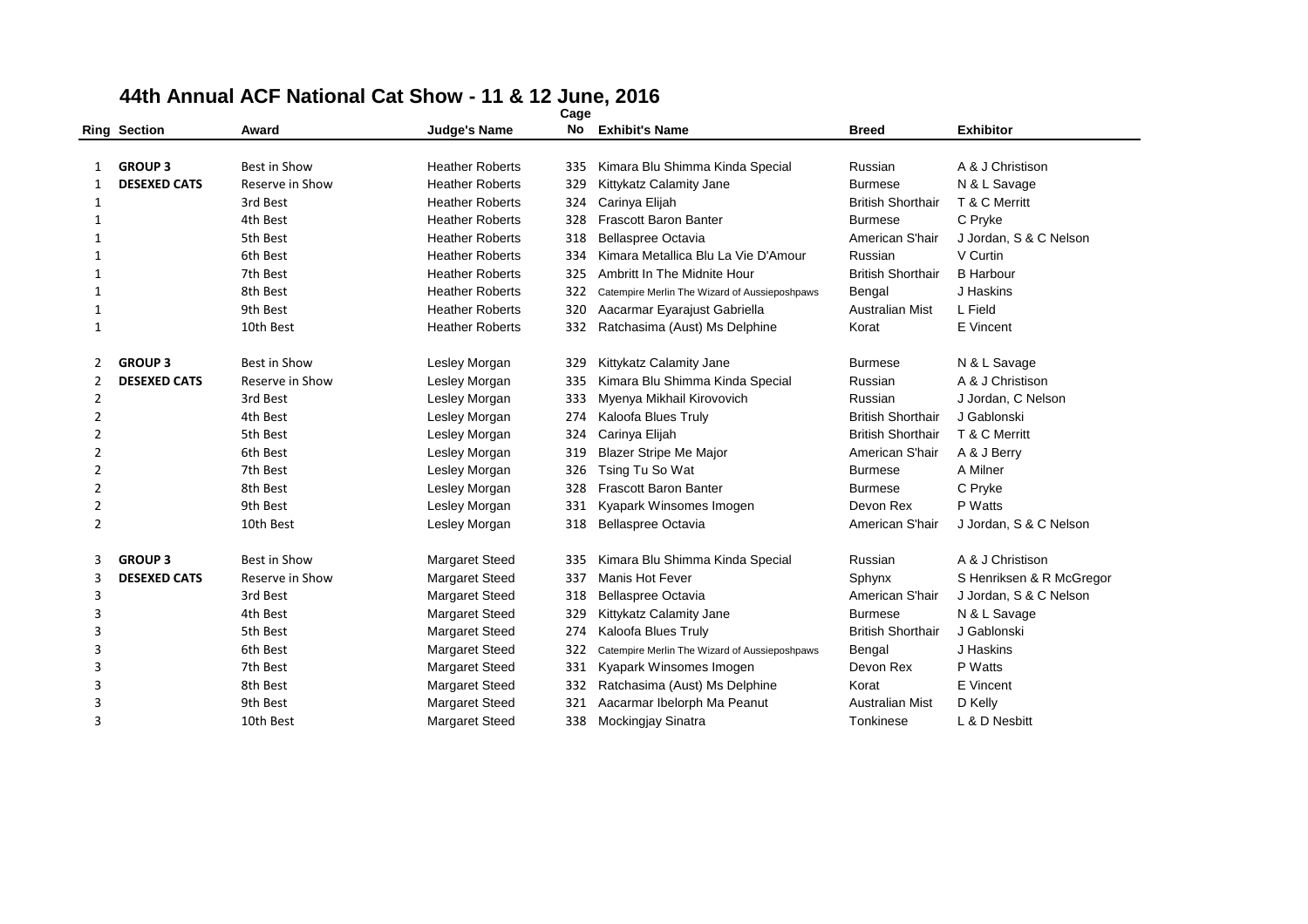|   | <b>Ring Section</b> | Award               | <b>Judge's Name</b> | No  | <b>Exhibit's Name</b>                         | <b>Breed</b>             | <b>Exhibitor</b>         |
|---|---------------------|---------------------|---------------------|-----|-----------------------------------------------|--------------------------|--------------------------|
|   |                     |                     |                     |     |                                               |                          |                          |
|   | <b>GROUP 3</b>      | <b>Best in Show</b> | Jamie Christian     | 329 | Kittykatz Calamity Jane                       | <b>Burmese</b>           | N & L Savage             |
| 4 | <b>DESEXED CATS</b> | Reserve in Show     | Jamie Christian     | 328 | <b>Frascott Baron Banter</b>                  | <b>Burmese</b>           | C Pryke                  |
| 4 |                     | 3rd Best            | Jamie Christian     | 323 | <b>Marshllpark Harry Potter</b>               | <b>British Shorthair</b> | H & J Rossiter           |
|   |                     | 4th Best            | Jamie Christian     | 331 | Kyapark Winsomes Imogen                       | Devon Rex                | P Watts                  |
|   |                     | 5th Best            | Jamie Christian     | 318 | Bellaspree Octavia                            | American S'hair          | J Jordan, S & C Nelson   |
|   |                     | 6th Best            | Jamie Christian     | 335 | Kimara Blu Shimma Kinda Special               | Russian                  | A & J Christison         |
|   |                     | 7th Best            | Jamie Christian     | 322 | Catempire Merlin The Wizard of Aussieposhpaws | Bengal                   | J Haskins                |
| Δ |                     | 8th Best            | Jamie Christian     | 324 | Carinya Elijah                                | <b>British Shorthair</b> | T & C Merritt            |
| 4 |                     | 9th Best            | Jamie Christian     | 338 | Mockingjay Sinatra                            | Tonkinese                | L & D Nesbitt            |
| 4 |                     | 10th Best           | Jamie Christian     | 306 | Decha Countess Feliz                          | Sphynx                   | D Myers                  |
|   | <b>GROUP 3</b>      | Best in Show        | David Colley        | 335 | Kimara Blu Shimma Kinda Special               | Russian                  | A & J Christison         |
| 5 | <b>DESEXED CATS</b> | Reserve in Show     | David Colley        | 328 | <b>Frascott Baron Banter</b>                  | <b>Burmese</b>           | C Pryke                  |
| 5 |                     | 3rd Best            | David Colley        | 322 | Catempire Merlin The Wizard of Aussieposhpaws | Bengal                   | J Haskins                |
| 5 |                     | 4th Best            | David Colley        | 333 | Myenya Mikhail Kirovovich                     | Russian                  | J Jordan, C Nelson       |
| 5 |                     | 5th Best            | David Colley        | 331 | Kyapark Winsomes Imogen                       | Devon Rex                | P Watts                  |
| 5 |                     | 6th Best            | David Colley        | 324 | Carinya Elijah                                | <b>British Shorthair</b> | T & C Merritt            |
| 5 |                     | 7th Best            | David Colley        | 337 | Manis Hot Fever                               | Sphynx                   | S Henriksen & R McGregor |
| 5 |                     | 8th Best            | David Colley        | 318 | <b>Bellaspree Octavia</b>                     | American S'hair          | J Jordan, S & C Nelson   |
| 5 |                     | 9th Best            | David Colley        | 338 | Mockingjay Sinatra                            | Tonkinese                | L & D Nesbitt            |
| 5 |                     | 10th Best           | David Colley        | 321 | Aacarmar Ibelorph Ma Peanut                   | <b>Australian Mist</b>   | D Kelly                  |
| 6 | <b>GROUP 3</b>      | <b>Best in Show</b> | Geoffrey Dumigan    | 328 | <b>Frascott Baron Banter</b>                  | <b>Burmese</b>           | C Pryke                  |
| 6 | <b>DESEXED CATS</b> | Reserve in Show     | Geoffrey Dumigan    | 322 | Catempire Merlin The Wizard of Aussieposhpaws | Bengal                   | J Haskins                |
| 6 |                     | 3rd Best            | Geoffrey Dumigan    | 320 | Aacarmar Eyarajust Gabriella                  | <b>Australian Mist</b>   | L Field                  |
| 6 |                     | 4th Best            | Geoffrey Dumigan    | 331 | Kyapark Winsomes Imogen                       | Devon Rex                | P Watts                  |
| 6 |                     | 5th Best            | Geoffrey Dumigan    | 335 | Kimara Blu Shimma Kinda Special               | Russian                  | A & J Christison         |
| 6 |                     | 6th Best            | Geoffrey Dumigan    | 326 | Tsing Tu So Wat                               | <b>Burmese</b>           | A Milner                 |
| 6 |                     | 7th Best            | Geoffrey Dumigan    | 306 | Decha Countess Feliz                          | Sphynx                   | D Myers                  |
| 6 |                     | 8th Best            | Geoffrey Dumigan    | 318 | <b>Bellaspree Octavia</b>                     | American S'hair          | J Jordan, S & C Nelson   |
| 6 |                     | 9th Best            | Geoffrey Dumigan    | 334 | Kimara Metallica Blu La Vie D'Amour           | Russian                  | V Curtin                 |
| 6 |                     | 10th Best           | Geoffrey Dumigan    | 330 | Leetamy Déjà Vu                               | Devon Rex                | C Davis                  |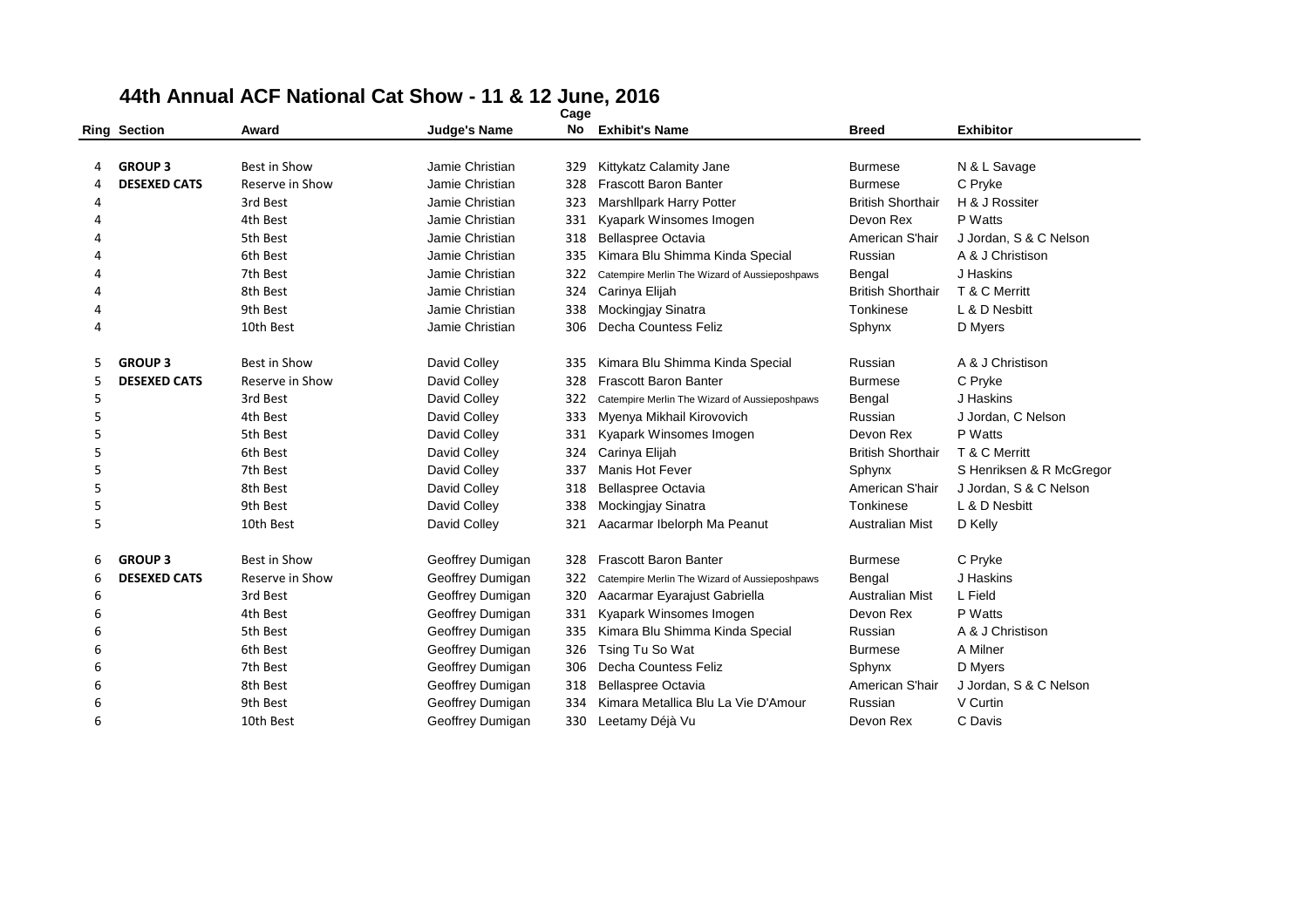|                |                     |                     |                       | cage |                             |              |                       |
|----------------|---------------------|---------------------|-----------------------|------|-----------------------------|--------------|-----------------------|
|                | <b>Ring Section</b> | Award               | <b>Judge's Name</b>   | No   | <b>Exhibit's Name</b>       | <b>Breed</b> | <b>Exhibitor</b>      |
|                |                     |                     |                       |      |                             |              |                       |
| 1              | <b>GROUP 4</b>      | Best in Show        | Janice Davey          | 339  | Attila                      |              | A Magee               |
| 1              |                     | Reserve in Show     | Janice Davey          | 342  | Jackson                     |              | P Harrison            |
| 1              |                     | 3rd Best            | Janice Davey          | 348  | Kovu                        |              | T Riddle              |
| $\mathbf{1}$   |                     | 4th Best            | Janice Davey          | 355  | Autumn Blaze                |              | C M & L M Keevers     |
| $\mathbf{1}$   |                     | 5th Best            | Janice Davey          | 353  | Cleopatra                   |              | L Du Vallier & M Auld |
| $\mathbf{1}$   |                     | 6th Best            | Janice Davey          | 341  | Nanu                        |              | C Higgins & M Dart    |
| $\mathbf{1}$   |                     | 7th Best            | Janice Davey          | 347  | <b>B</b> Marvel             |              | J Taffijn             |
| 1              |                     | 8th Best            | Janice Davey          | 352  | Poppy                       |              | R, G & I Savage       |
| 1              |                     | 9th Best            | Janice Davey          | 343  | Park The Ark Noah           |              | C M & L M Keevers     |
| $\mathbf{1}$   |                     | 10th Best           | Janice Davey          | 350  | Dora The Explorer           |              | L Du Vallier & M Auld |
| 2              | <b>GROUP 4</b>      | Best in Show        | <b>Nick Tricarico</b> | 341  | Nanu                        |              | C Higgins & M Dart    |
| $\overline{2}$ |                     | Reserve in Show     | <b>Nick Tricarico</b> | 339  | Attila                      |              | A Magee               |
| 2              |                     | 3rd Best            | Nick Tricarico        | 347  | <b>B</b> Marvel             |              | J Taffijn             |
| $\overline{2}$ |                     | 4th Best            | Nick Tricarico        | 355  | Autumn Blaze                |              | C M & L M Keevers     |
| $\overline{2}$ |                     | 5th Best            | Nick Tricarico        | 352  | Poppy                       |              | R, G & I Savage       |
| $\overline{2}$ |                     | 6th Best            | <b>Nick Tricarico</b> | 349  | Juniper Boo                 |              | V Curtin              |
| $\overline{2}$ |                     | 7th Best            | <b>Nick Tricarico</b> | 348  | Kovu                        |              | T Riddle              |
| 2              |                     | 8th Best            | <b>Nick Tricarico</b> | 351  | Little Miss Red Riding Hood |              | L Du Vallier & M Auld |
| $\overline{2}$ |                     | 9th Best            | <b>Nick Tricarico</b> | 345  | Gomez                       |              | L Du Vallier & M Auld |
| $\overline{2}$ |                     | 10th Best           | <b>Nick Tricarico</b> | 342  | Jackson                     |              | P Harrison            |
| 3              | <b>GROUP 4</b>      | <b>Best in Show</b> | <b>Margaret Steed</b> | 355  | Autumn Blaze                |              | C M & L M Keevers     |
| 3              |                     | Reserve in Show     | <b>Margaret Steed</b> | 345  | Gomez                       |              | L Du Vallier & M Auld |
| 3              |                     | 3rd Best            | <b>Margaret Steed</b> | 347  | <b>B</b> Marvel             |              | J Taffijn             |
| 3              |                     | 4th Best            | <b>Margaret Steed</b> | 340  | Oops A Daisy                |              | L Nikiforos           |
| 3              |                     | 5th Best            | <b>Margaret Steed</b> | 350  | Dora The Explorer           |              | L Du Vallier & M Auld |
| 3              |                     | 6th Best            | <b>Margaret Steed</b> | 353  | Cleopatra                   |              | L Du Vallier & M Auld |
| 3              |                     | 7th Best            | <b>Margaret Steed</b> | 341  | Nanu                        |              | C Higgins & M Dart    |
| 3              |                     | 8th Best            | <b>Margaret Steed</b> | 342  | Jackson                     |              | P Harrison            |
| 3              |                     | 9th Best            | <b>Margaret Steed</b> | 348  | Kovu                        |              | <b>T</b> Riddle       |
| 3              |                     | 10th Best           | <b>Margaret Steed</b> | 352  | Poppy                       |              | R, G & I Savage       |
|                |                     |                     |                       |      |                             |              |                       |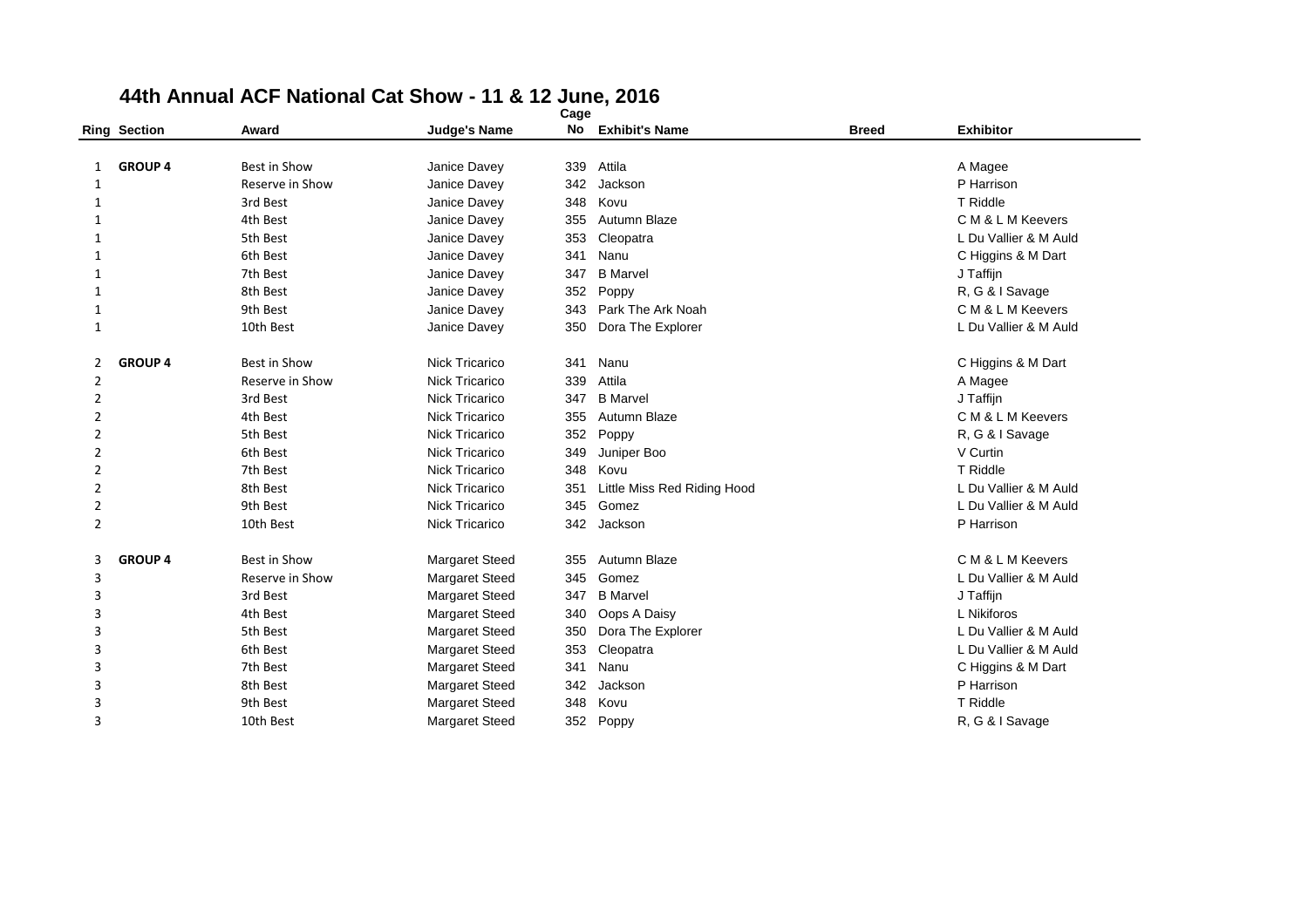|   | <b>Ring Section</b> | Award               | <b>Judge's Name</b>     | No  | <b>Exhibit's Name</b> | <b>Breed</b> | <b>Exhibitor</b>      |
|---|---------------------|---------------------|-------------------------|-----|-----------------------|--------------|-----------------------|
|   |                     |                     |                         |     |                       |              |                       |
| 4 | <b>GROUP 4</b>      | <b>Best in Show</b> | Lesley Morgan           | 341 | Nanu                  |              | C Higgins & M Dart    |
| 4 |                     | Reserve in Show     | Lesley Morgan           | 355 | Autumn Blaze          |              | C M & L M Keevers     |
| 4 |                     | 3rd Best            | Lesley Morgan           | 339 | Attila                |              | A Magee               |
| Δ |                     | 4th Best            | Lesley Morgan           | 347 | <b>B</b> Marvel       |              | J Taffijn             |
| Δ |                     | 5th Best            | Lesley Morgan           | 352 | Poppy                 |              | R, G & I Savage       |
| Δ |                     | 6th Best            | Lesley Morgan           | 348 | Kovu                  |              | T Riddle              |
| Δ |                     | 7th Best            | Lesley Morgan           | 354 | Mercedes              |              | L Du Vallier & M Auld |
| 4 |                     | 8th Best            | Lesley Morgan           | 346 | Antony                |              | L Du Vallier & M Auld |
| 4 |                     | 9th Best            | Lesley Morgan           | 350 | Dora The Explorer     |              | L Du Vallier & M Auld |
| 4 |                     | 10th Best           | Lesley Morgan           | 353 | Cleopatra             |              | L Du Vallier & M Auld |
| 5 | <b>GROUP 4</b>      | Best in Show        | Lorraine Shelton        | 355 | Autumn Blaze          |              | C M & L M Keevers     |
| 5 |                     | Reserve in Show     | Lorraine Shelton        | 340 | Oops A Daisy          |              | L Nikiforos           |
| 5 |                     | 3rd Best            | Lorraine Shelton        | 349 | Juniper Boo           |              | V Curtin              |
| 5 |                     | 4th Best            | <b>Lorraine Shelton</b> | 353 | Cleopatra             |              | L Du Vallier & M Auld |
| 5 |                     | 5th Best            | Lorraine Shelton        | 341 | Nanu                  |              | C Higgins & M Dart    |
| 5 |                     | 6th Best            | <b>Lorraine Shelton</b> | 348 | Kovu                  |              | T Riddle              |
| 5 |                     | 7th Best            | Lorraine Shelton        | 346 | Antony                |              | L Du Vallier & M Auld |
| 5 |                     | 8th Best            | <b>Lorraine Shelton</b> | 352 | Poppy                 |              | R, G & I Savage       |
| 5 |                     | 9th Best            | Lorraine Shelton        | 347 | <b>B</b> Marvel       |              | J Taffijn             |
| 5 |                     | 10th Best           | <b>Lorraine Shelton</b> | 339 | Attila                |              | A Magee               |
| 6 | <b>GROUP 4</b>      | Best in Show        | Jenny Weekes            | 355 | Autumn Blaze          |              | C M & L M Keevers     |
| 6 |                     | Reserve in Show     | Jenny Weekes            | 352 | Poppy                 |              | R, G & I Savage       |
| 6 |                     | 3rd Best            | Jenny Weekes            | 348 | Kovu                  |              | T Riddle              |
| 6 |                     | 4th Best            | Jenny Weekes            | 342 | Jackson               |              | P Harrison            |
| 6 |                     | 5th Best            | Jenny Weekes            | 346 | Antony                |              | L Du Vallier & M Auld |
| 6 |                     | 6th Best            | Jenny Weekes            | 349 | Juniper Boo           |              | V Curtin              |
| 6 |                     | 7th Best            | Jenny Weekes            | 350 | Dora The Explorer     |              | L Du Vallier & M Auld |
| 6 |                     | 8th Best            | Jenny Weekes            | 341 | Nanu                  |              | C Higgins & M Dart    |
| 6 |                     | 9th Best            | Jenny Weekes            | 339 | Attila                |              | A Magee               |
| 6 |                     | 10th Best           | Jenny Weekes            | 340 | Oops A Daisy          |              | L Nikiforos           |
|   |                     |                     |                         |     |                       |              |                       |